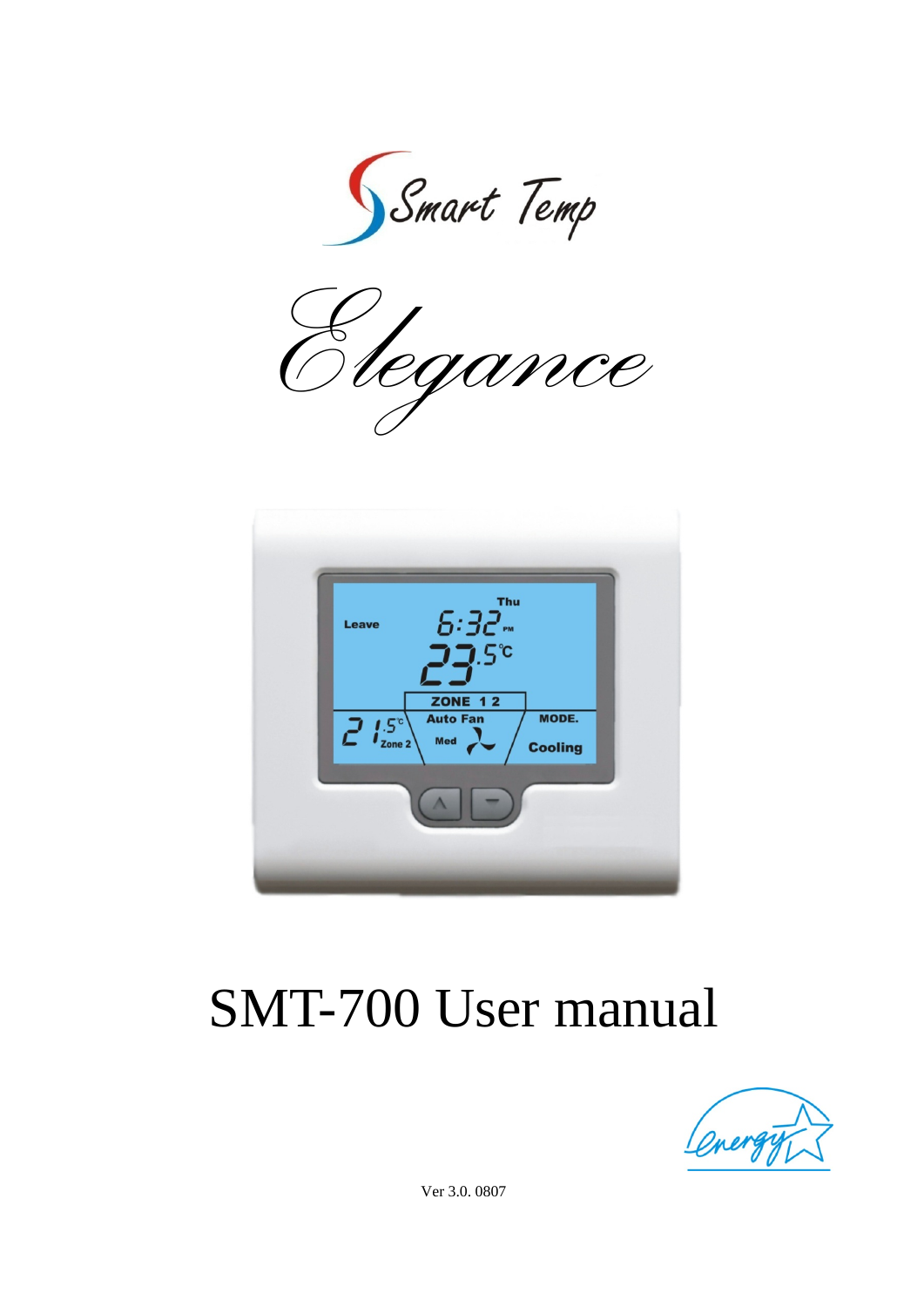# *Congratulations on the purchase of your new Thermostat!*

Your new air conditioning system thermostat has been built using the best components and design philosophy currently available. As a result, if properly installed your Smart Temp SMT-700 thermostat will provide you with many years of trouble free comfort.

The wall thermostat has been designed by Smart Temp Australia P/L to be an attractive, highly reliable and an easy to use thermostat. By taking the time to read and understand these simple instructions you can take advantage of many of the capabilities that are offered in this high quality product.

# **Important – READ THIS FIRST**

# **The SMT-700 thermostat has been designed to be a very flexible & powerful Air Conditioning controller. It has many industry leading and innovative functions and capabilities.**

**This manual provides information on all capabilities offered by this thermostat, even those function that have not been required on your installation. Therefore, please use the index provided and read the sections of this manual only relevant to your installation and disregard functions or features that not applicable.** 

*Great care has been taken in the preparation of this manual. Smart Temp Australia P/L and Smart Temp P/L take no responsibility for errors or omissions contained in this document. It is the responsibility of the user to ensure this thermostat, or equipment connected to it is operating to their respective specifications and in a safe manner.* 

*Due to ongoing product improvement Smart Temp Australia P/L reserves the right to change the specifications of the SMT-700 wall controller (or its components) without notice.* 

> *All rights reserved. © Smart Temp Australia P/L 2004 Intellectual rights apply.*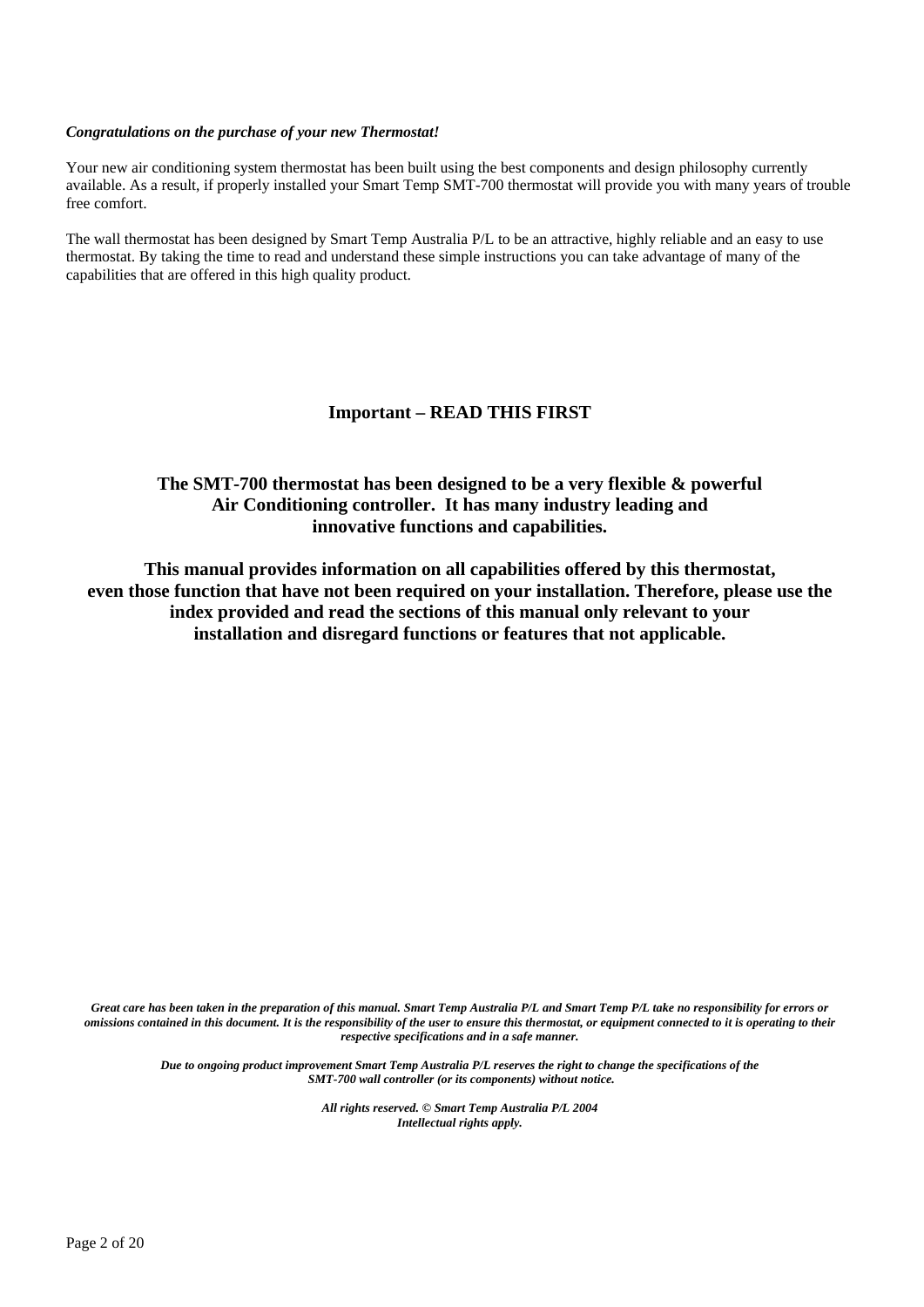# Index

# **Contents**

| $\bf{Manual\ Mode.}\label{Mode} \begin{minipage}[c]{.4cm} {\bf \emph{Manual\ Mode}} \end{minipage} \begin{minipage}[c]{.4cm} {\bf \emph{Manual\ Mode}} \end{minipage} \begin{minipage}[c]{.4cm} {\bf \emph{Manual\ Mode}} \end{minipage} \begin{minipage}[c]{.4cm} {\bf \emph{Manual\ Mode}} \end{minipage} \begin{minipage}[c]{.4cm} {\bf \emph{Manual\ Mode}} \end{minipage} \begin{minipage}[c]{.4cm} {\bf \emph{Manual\ Mode}} \end{minipage} \begin{minipage}[c]{.4cm}$ |  |
|------------------------------------------------------------------------------------------------------------------------------------------------------------------------------------------------------------------------------------------------------------------------------------------------------------------------------------------------------------------------------------------------------------------------------------------------------------------------------|--|
|                                                                                                                                                                                                                                                                                                                                                                                                                                                                              |  |
|                                                                                                                                                                                                                                                                                                                                                                                                                                                                              |  |
|                                                                                                                                                                                                                                                                                                                                                                                                                                                                              |  |
|                                                                                                                                                                                                                                                                                                                                                                                                                                                                              |  |
|                                                                                                                                                                                                                                                                                                                                                                                                                                                                              |  |
|                                                                                                                                                                                                                                                                                                                                                                                                                                                                              |  |
|                                                                                                                                                                                                                                                                                                                                                                                                                                                                              |  |
|                                                                                                                                                                                                                                                                                                                                                                                                                                                                              |  |
|                                                                                                                                                                                                                                                                                                                                                                                                                                                                              |  |
|                                                                                                                                                                                                                                                                                                                                                                                                                                                                              |  |
|                                                                                                                                                                                                                                                                                                                                                                                                                                                                              |  |
|                                                                                                                                                                                                                                                                                                                                                                                                                                                                              |  |
|                                                                                                                                                                                                                                                                                                                                                                                                                                                                              |  |
|                                                                                                                                                                                                                                                                                                                                                                                                                                                                              |  |
|                                                                                                                                                                                                                                                                                                                                                                                                                                                                              |  |
|                                                                                                                                                                                                                                                                                                                                                                                                                                                                              |  |
|                                                                                                                                                                                                                                                                                                                                                                                                                                                                              |  |
|                                                                                                                                                                                                                                                                                                                                                                                                                                                                              |  |
|                                                                                                                                                                                                                                                                                                                                                                                                                                                                              |  |
|                                                                                                                                                                                                                                                                                                                                                                                                                                                                              |  |
|                                                                                                                                                                                                                                                                                                                                                                                                                                                                              |  |
|                                                                                                                                                                                                                                                                                                                                                                                                                                                                              |  |
|                                                                                                                                                                                                                                                                                                                                                                                                                                                                              |  |
|                                                                                                                                                                                                                                                                                                                                                                                                                                                                              |  |
|                                                                                                                                                                                                                                                                                                                                                                                                                                                                              |  |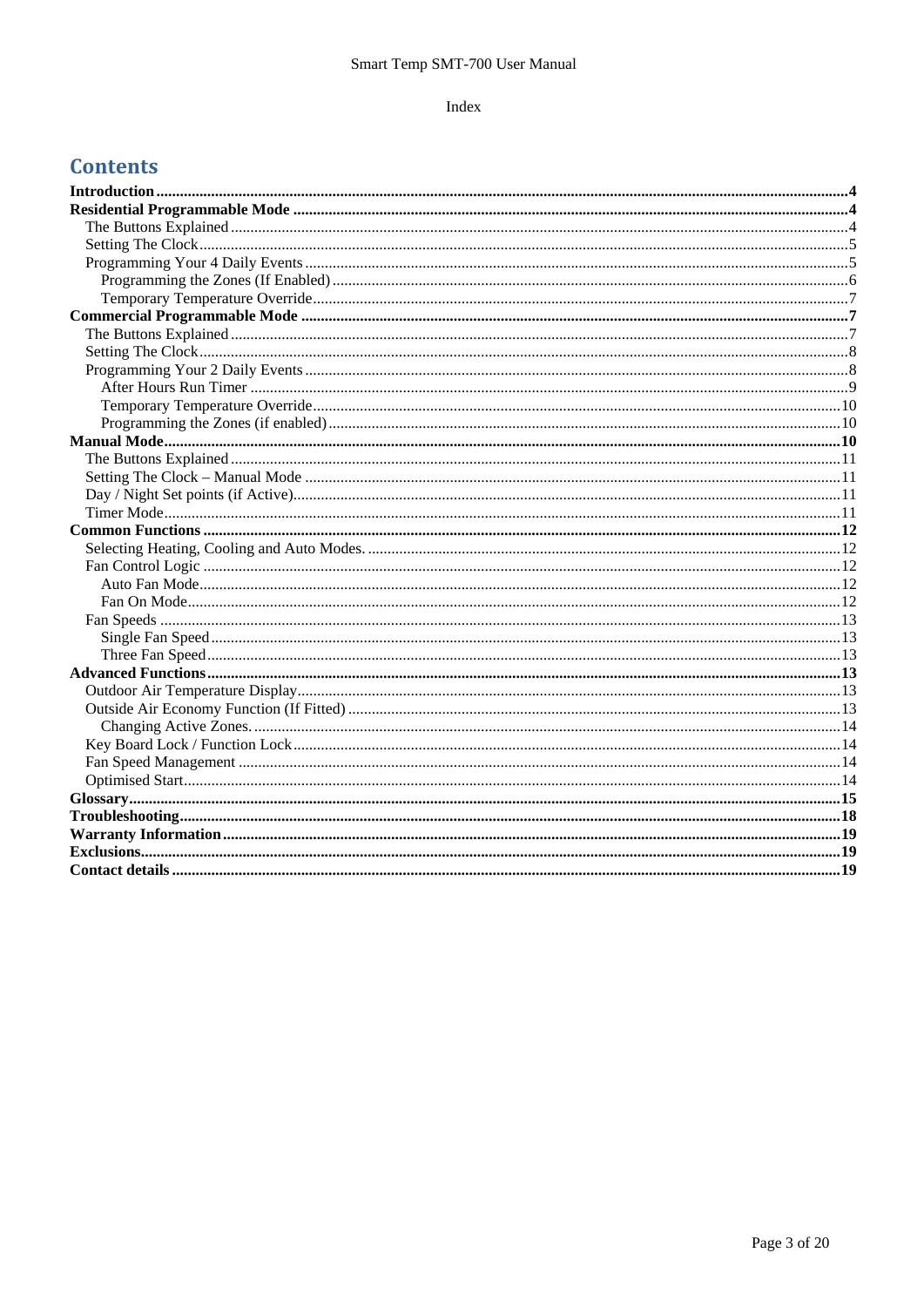# **Introduction**

Your air conditioning system has been fitted with an advanced and energy efficient thermostat controller. The Smart Temp thermostat model SMT-700 is able to manage your comfort levels in a number of ways. Your installer will have programmed your SMT-700 thermostat to specifically fit your needs, the requirements of the building and the air conditioning equipment connected to it.

If after reviewing this manual there are features or functions that you would consider desirable and that are not active on your thermostat, please contact your installer or another authorised Smart Temp service agent for advice on adding these functions.

To assist with the clarity of the manual, it has been divided into the following 5 main sections.

• Residential Programmable Mode.

*This section of the manual explains how to use the SMT-700 when installed in a home or apartment. It contains information on how to program the thermostat, use zone control (if installed) and get the most from your air conditioning system*

• Commercial Programmable Mode.

*When using the SMT-700 thermostat in a commercial building special functions are available. Capabilities such as after-hours run timers, outside air economy control and other commercial air conditioning management capabilities are detailed in this part of the user manual.*

• Manual Mode (can be used in either residential or commercial buildings).

*Often programming or fully automatic air conditioning control is not required. In these circumstances the installer will have set the SMT-700 thermostat for manual mode. This mode is the easiest mode to use the air conditioning system in, but it will not automatically turn you're A/C system off (or down) at the end of the day.* 

• Common Functions.

*This part of the user manual explains all the functions and capability that will be available to you regardless of what mode the thermostat has been put into by the installer* 

Advanced functions.

*Your air conditioning system has some very advanced control and energy management capabilities. This part of the manual will explain these capabilities so you are able to better understand why your air conditioning system and SMT-700 thermostat is behaving the way it is.* 

Glossary.

*This section of this manual will provide you with additional details on the function of buttons, operational modes and LCD indicators etc.*

# **Residential Programmable Mode**



Your residential programmable thermostat is able to be programmed by you, to automatically control the desired home heating and cooling temperatures.

4 times per day, 7 days per week a separate heating and/or cooling temperature can be programmed into the thermostat. When the programmed time arrives your thermostat will automatically use the programmed desired heating and cooling temperature for that time to automatically control your home air conditioning system. These programmed temperatures will remain active until the next pre-programmed event arrives later that day (or first event next day) or until you override these temperatures manually.

# **The Buttons Explained**

# **On/Off – (Zone Select if function installed)**

Quickly press the On/Off button to turn the SMT-700 thermostat On. To turn the SMT-700 thermostat OFF, **press & hold** this button for 2 seconds until the word "OFF" is displayed in the LCD. If the Zoning function is enabled (see Zone Control on page 14 ), tap the On/Off button to cycle between Zone 1 only, Zone 2 only then both zones.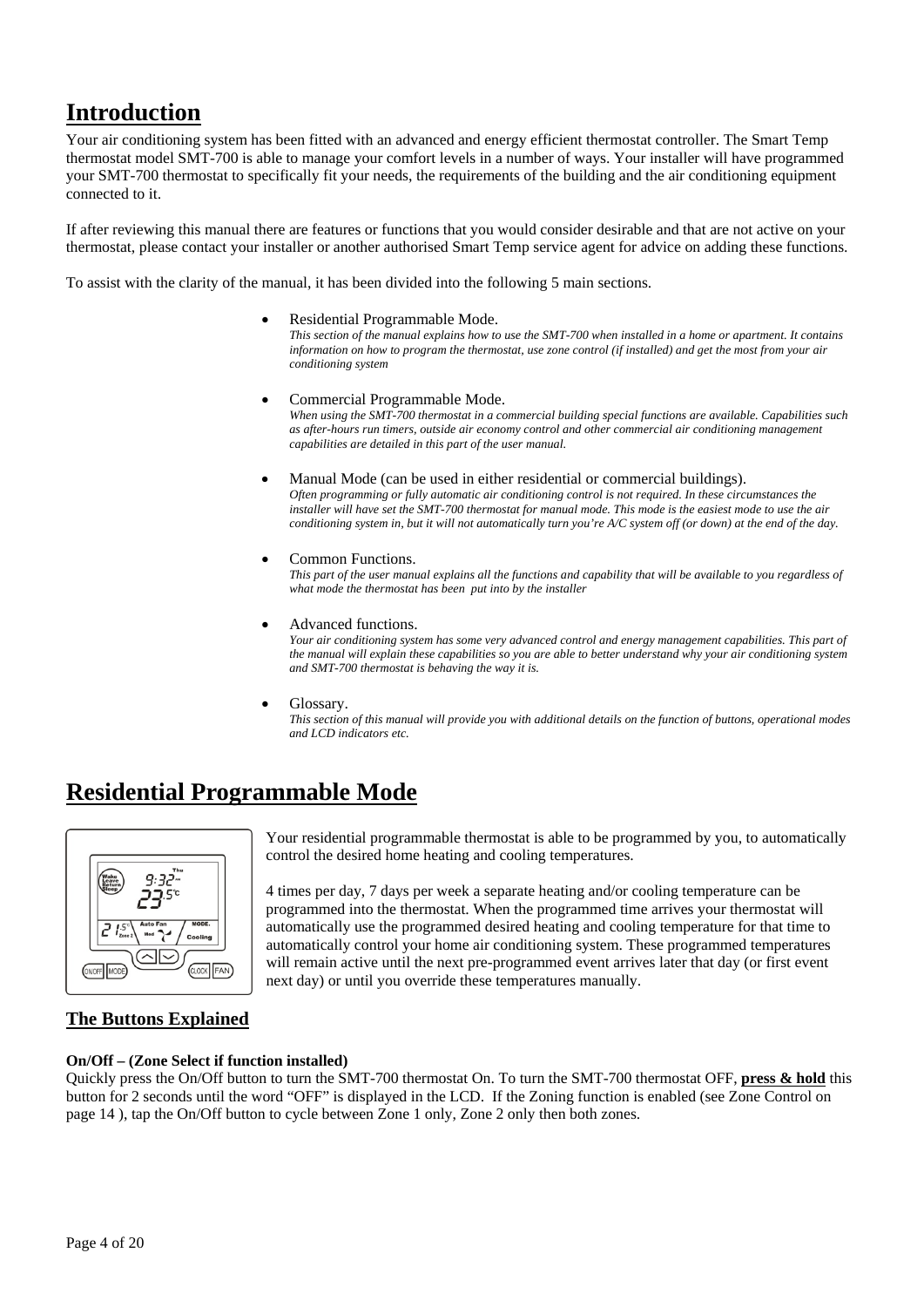# **Mode**

Tap this button to cycle the SMT-700 thermostat through the available modes, Heat only, Cool only, Fan Only (ventilation mode) or Auto season change over mode. See page 12 for more information on Modes.

# $Up(\triangle)$

Use this button to increase the desired room temperature for the heating or cooling modes, or increase a "value" in programming modes. Also used to force override the pre-programmed temperatures and temporarily replace them with a new higher temperature.

# Down  $(\nabla)$

Use this button to decrease the desired room temperature for heating or cooling modes, or decrease a "value" in programming modes. Also used to force override the pre-programmed temperatures and temporarily replace them with a new lower temperature.

# **Clock**

Tap the clock button to begin setting the clock. Press and hold the clock button for 2 seconds to begin programming your daily events.

#### **Fan**

*Single Speed Fan -*. Tap this button to cycle between Continuous fan (Fan ON) and Auto Fan. *Three Speed Fan* – Tap this button to cycle between Low, Medium, High & Auto Fan speeds. Press and hold this button for 5 seconds to toggle between Continuous fan (Fan ON) and Auto Fan.

# **Setting The Clock**

Your SMT-700 thermostat is fitted with a real time clock. This clock is used by the SMT-700 thermostat for the programming functions described below. It is essential that the clock time and day are set accurately if you require your programmed events to start on time.

To set the clock, tap the clock button. The LCD will show the Hours Digit flashing. Use the up  $(\triangle)$  or down  $(\blacktriangledown)$  button to adjust the hours to the correct time (note the AM / PM symbol) Tap the clock button again and now the minute's digits will flash. Adjust this value using the up  $(\triangle)$  or down  $(\blacktriangledown)$  button to show the correct minute. Tap the Clock button again and now the week day flashes, again use the up  $(\triangle)$  or down  $(\triangledown)$  button to set this value to the correct day of the week. Tap the clock button again to exit the clock set function. Your clock is now set.

# **Programming Your 4 Daily Events**

The SMT-700 is an individual 7-day programmable thermostat. For each day of the week you are able to have 4 time schedules or programmed events. For clarity these events are conveniently named "Wake", "Leave", "Return" & "Sleep".

The "Wake" event may be used to set the temperatures of your home that you would like to wake up to. The "Leave" event is typically used to set the temperatures you wish your home to maintain whilst you are away at work. The "Return" event is often used to set the temperature you wish to be greeted with upon returning home at the end of the day. The "Sleep" event can be used to set a comfortable and energy efficient temperature while you sleep.

You are permitted to have every event occur at a different time of the day and set a different heating and cooling set temperature for each of the 4 events. You are able to set a heating set point temperature between Heating OFF and 38 degrees Celsius. You are able to set a cooling temperature between zero degrees Celsius and Cooling OFF provided the installer has not set control limits.

**Remember**, each of the 4 event programmed set temperatures will hold the home temperature until the next scheduled event time arrives where it's set temperature will be used. So:-

> The "Wake" set temperature will be the temperature of your home until the "Leave" time arrives, then The "Leave" set temperature will be the temperature of your home until the "Return" time arrives, then The "Return" set temperature will be the temperature of your home until the "Sleep" time arrives, then The "Sleep" set temperature will be the temperature of your home until the next days "Start" time arrives.

Programming your SMT-700 thermostat or setting these daily events is no more complicated than setting the clock as described previously. The same buttons are used in the same sequence, using the Clock button to advance to the next step, and the up  $(\blacktriangle)$  or down  $(\blacktriangledown)$  buttons to make changes. The LCD shows only relevant information for the event being adjusted thus reducing possible errors that may be caused by having confusing information displayed on the LCD.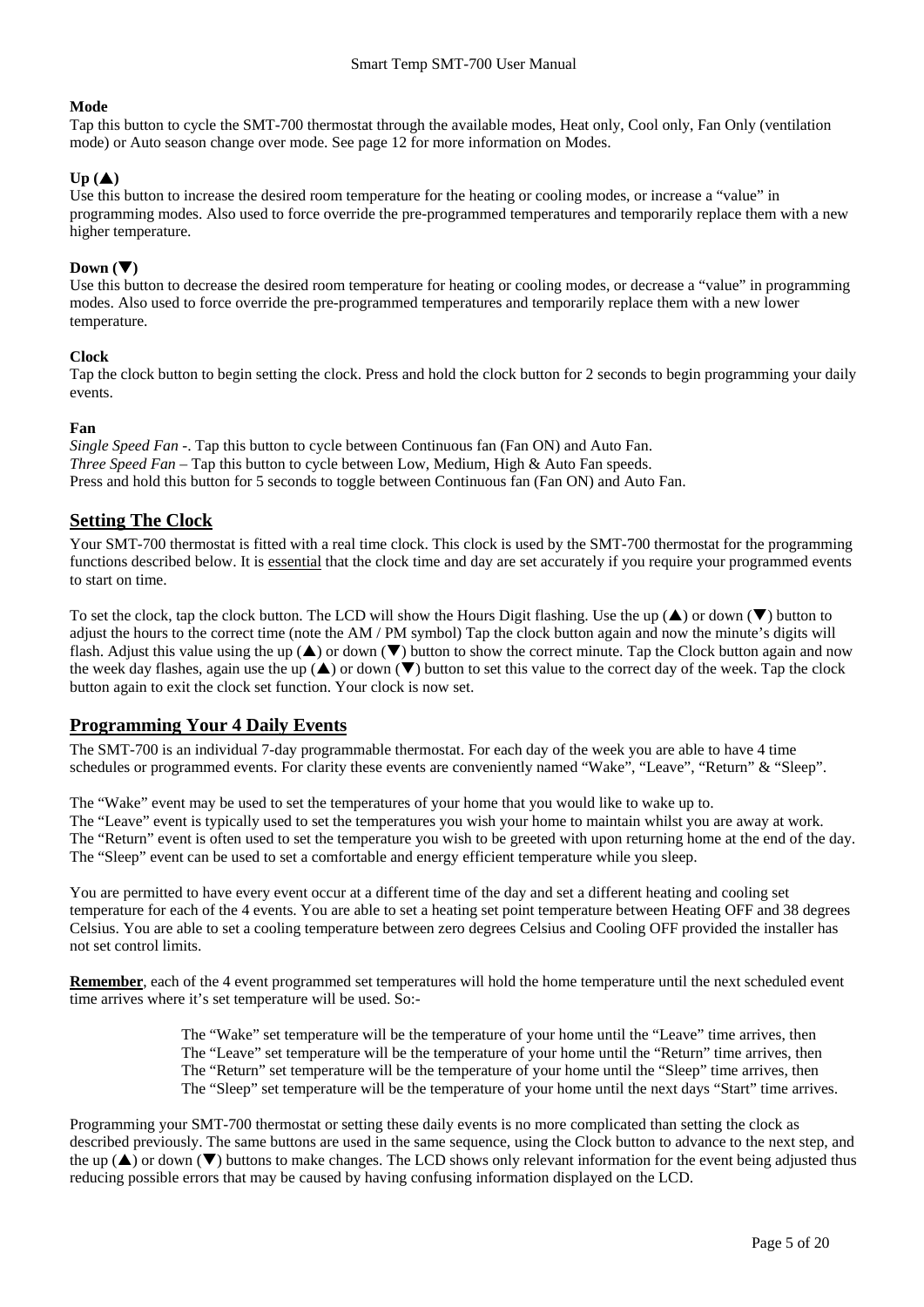To enter the program mode, press and hold the Clock button for 5 seconds. The display will change to show the Day "Monday" flashing. Using the up  $(\blacktriangle)$  or down  $(\blacktriangledown)$  buttons adjust the day to the day you wish to start programming an event or to the day you wish to edit an existing event.

Tap the clock button to advance to the next step, The LCD will show the word "Wake" with the hour's digit flashes. Using the  $up(\blacktriangle)$  or down  $(\blacktriangledown)$  buttons adjust the hours to the time you wish the "Wake" event to commence for the currently selected day.

Tap the Clock button again, now the minute's digits flashes. Using the up  $(\triangle)$  or down  $(\blacktriangledown)$  buttons set the minute to the time you wish the "Wake" event to commence.

Tap the Clock button again. If the SMT-700 thermostat has been set by the installer to control the optional climate zoning AND if the option to program the zones has been set by the installer, you will now have the ability to set which zones you require to be ON during the wake event. Using the up  $(\triangle)$  or down  $(\triangledown)$  buttons set the zones you wish to be ON for the "Wake" event.

# *If the installer has set to the Program Zone option to "OFF" this step is skipped by the SMT-700 thermostat during the programming sequence.*

Tap the Clock button again, now the word "Heat" (if heating mode is enabled by the installer) and a temperature value is shown in the LCD, using the up  $(\blacktriangle)$  or down  $(\blacktriangledown)$  buttons set the desired Heating temperature for the "Wake" event. Tap the Clock button again, now the word "Cool" (if cooling mode is enabled by the installer) and a temperature value is shown in the LCD, using the up  $(\triangle)$  or down  $(\blacktriangledown)$  buttons set the desired Cooling temperature for the Wake event.

*NOTE: there must be a minimum of 1 deg C difference between heating and cooling set points. The heating temperature must be at least 1 deg C lower than the cooling set temperature. If you set the heating or cooling set point closer than this minimum value, the SMT-700 thermostat will automatically "push" the other set point away to maintain this minimum value.* 

Tap the Clock button again and the Day previously selected will be shown along with the word "Leave". The Hour digit will flash indicating that this value can now be adjusted with the up  $(\triangle)$  or down  $(\blacktriangledown)$  buttons. Set the hour to the time you wish the "Leave" event to commence.

Continue to tap the Clock button to advance you through the "Leave" "Minute", then "Leave" Zone (if enabled) "Leave" Heating (if enabled) and "Leave" cooling (if enabled) temperatures. Again by continuing to tap the Clock button you will advance to through the "Return" program and then "Sleep" programs for the day you have chosen to program.

Taping the Clock button again the LCD will now show the word "COPY".

# You now have TWO options

Option 1 - Continue programming as above.

Simply continue to tap the Clock Button as you have been to advance to the next day, "Tuesday" in this example "Wake", "Leave", "Return", "Sleep" then Wednesday, Thursday etc, following the same simple steps previously explained…. OR

Option 2 - Copy Program – To copy the values you have just set to other days of the week.

Rather than taping the Clock button now, tap the up  $(\triangle)$  or down  $(\triangledown)$  buttons to "TAG" each additional day you wish to copy the currently set days program to. When you have finished "Tagging" the days you desire press the Clock button to initiate the copy process. The word "Copy" will flash briefly to confirm the copy process and your current days values will be copied to the days selected. Normal programming will resume at the next day to be programmed.

# **Programming the Zones (If Enabled)**

As briefly touched upon in the above description, your SMT-700 thermostat has the useful feature of being able to automatically change the Active Zones at pre set times (if enabled by the installer). For example, this feature permits the SMT-700 thermostat to automatically switch the bedroom zone ON when the "Sleep" event starts, or to automatically switch the unoccupied upstairs zone OFF during the day. This has the benefit of reducing energy costs while still maintaining a comfortable living environment in the occupied areas of your home. Naturally, these settings can be overridden at any time by tapping the on/off button to manually select active zones as described on page 14 of this manual.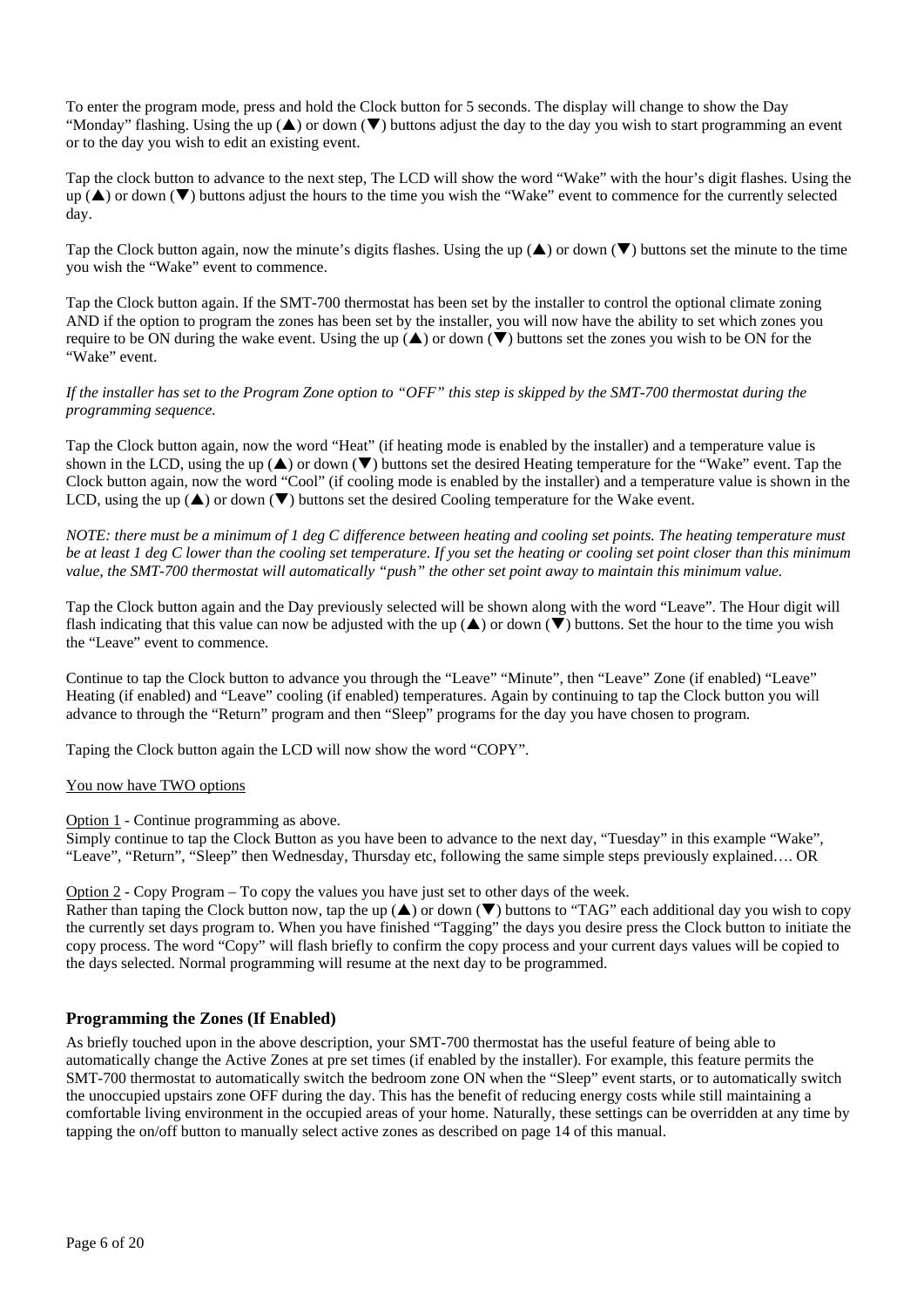# **Temporary Temperature Override**

To make your SMT-700 thermostat even more capable and flexible, it has been provided with a temporary program override function. This permits you to temporarily change your event temperatures, just for today and only until the next programmed event starts. For example, you may have guests visiting that would like it a little warmer or cooler than you would normally have the thermostat set, or you may find yourself at home when normally you would be away from your home, possibly a sick day for example.

Simply press and hold the up  $(\triangle)$  or down  $(\triangledown)$  buttons for 3 seconds. The SMT-700 thermostat display will change to show the word "SET", and the active set point for the current mode. (Heating, Cooling or Auto modes) as you hold the up  $(\triangle)$  or down  $(\nabla)$  buttons the current set point will change.

If Auto mode is selected, after adjusting the Heat set point wait without touching a button for 3 seconds for the SMT-700 thermostat display to change to show "Cool" and "SET" and your current set cooling temperature. If desired change this value with the up  $(\blacktriangle)$  or down  $(\blacktriangledown)$  buttons. Again wait for 3 seconds to exit the temporary overridden programmed mode. The LCD will now show "Override" and your new temporary setting will be in use until the next programmed event change occurs.

Should you need to cancel a temporary override, simply press and hold both the up  $(\triangle)$  AND  $(\triangledown)$  buttons for a few seconds. The word "Override" will disappear from the LCD and your pre-programmed settings will be restored.

|           | Wake   |         |    | Leave  |         |    | Return             |         |    | Sleep               |         |    |
|-----------|--------|---------|----|--------|---------|----|--------------------|---------|----|---------------------|---------|----|
| Monday    | 7:00am | Heating | 18 | 8:30am | Heating | 10 | 5:00 <sub>pm</sub> | Heating | 20 | 10:00 <sub>pm</sub> | Heating | 12 |
|           |        | Cooling | 25 |        | Cooling | 30 |                    | Cooling | 25 |                     | Cooling | 30 |
| Tuesday   | 7:00am | Heating | 18 | 8:30am | Heating | 10 | 5:00 <sub>pm</sub> | Heating | 20 | $10:00$ pm          | Heating | 12 |
|           |        | Cooling | 25 |        | Cooling | 30 |                    | Cooling | 25 |                     | Cooling | 30 |
| Wednesday | 7:00am | Heating | 18 | 8:30am | Heating | 10 | 5:00 <sub>pm</sub> | Heating | 20 | 10:00 <sub>pm</sub> | Heating | 12 |
|           |        | Cooling | 25 |        | Cooling | 30 |                    | Cooling | 25 |                     | Cooling | 30 |
| Thursday  | 7:00am | Heating | 18 | 8:30am | Heating | 10 | 5:00 <sub>pm</sub> | Heating | 20 | 10:00 <sub>pm</sub> | Heating | 12 |
|           |        | Cooling | 25 |        | Cooling | 30 |                    | Cooling | 25 |                     | Cooling | 30 |
| Friday    | 7:00am | Heating | 18 | 8:30am | Heating | 10 | 5:00 <sub>pm</sub> | Heating | 20 | $10:00$ pm          | Heating | 12 |
|           |        | Cooling | 25 |        | Cooling | 30 |                    | Cooling | 25 |                     | Cooling | 30 |
| Saturday  | 8:00am | Heating | 18 | 8:30am | Heating | 18 | 5:00 <sub>pm</sub> | Heating | 20 | $10:00$ pm          | Heating | 12 |
|           |        | Cooling | 25 |        | Cooling | 30 |                    | Cooling | 25 |                     | Cooling | 30 |
| Sunday    | 8:00am | Heating | 18 | 8:30am | Heating | 18 | $5:00$ pm          | Heating | 20 | $10:00$ pm          | Heating | 12 |
|           |        | Cooling | 25 |        | Cooling | 30 |                    | Cooling | 25 |                     | Cooling | 30 |
|           |        |         |    |        |         |    |                    |         |    |                     |         |    |

# **Default Program**

# **Commercial Programmable Mode**



Your commercial programmable thermostat is able to be programmed by you, to automatically control the desired office heating and cooling temperatures.

2 times per day, 7 days per week a separate heating and/or cooling temperature can be programmed by you into the thermostat. When the programmed time arrives your thermostat will automatically use the programmed desired heating and cooling temperature to automatically control your office air conditioning system. These programmed temperatures will remain active until the next pre-programmed time arrives or until you override these temperatures manually or until you activate the 2 hour after hour run timer.

# **The Buttons Explained**

# **On/Off – After hours Override (or Zone Select if function is installed)**

Quickly press the On/Off button to turn the SMT-700 thermostat On where it will run your temperature control program. To turn the SMT-700 thermostat OFF, **press & hold** this button for 2 seconds until the word "OFF" is displayed in the LCD. If zoning is enabled - Tap the On/Off button to cycle between Zone 1 only, Zone 2 only then both zones. If zoning is disabled - Tap this button to toggle the 2 hours after hours run timer on or off.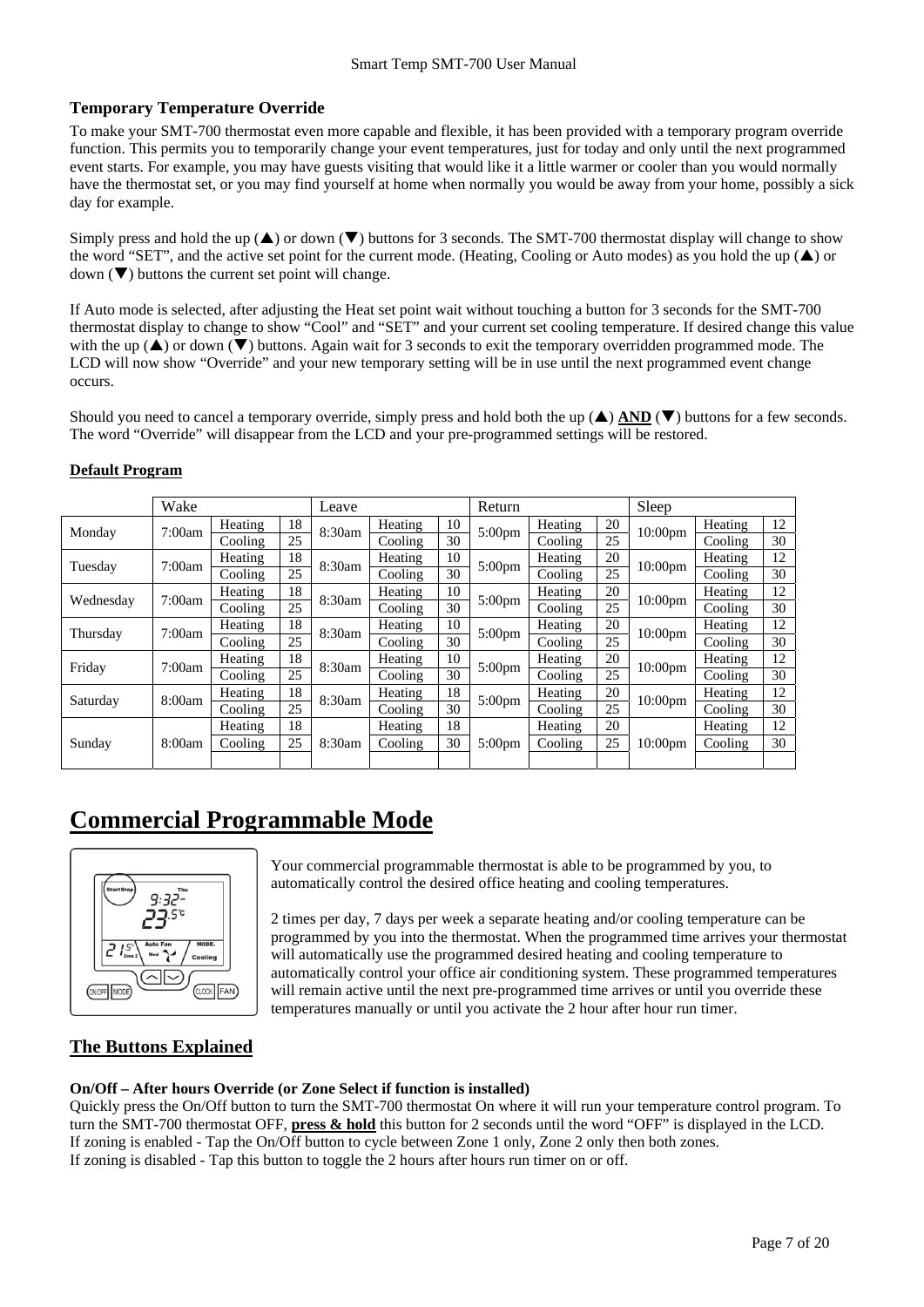# **Mode**

Tap this button to cycle the SMT-700 thermostat through the available modes, Heat only, Cool only, Fan Only (ventilation mode) or Auto season change over mode. See page 12 of this manual for more information on Modes.

# $Up(\triangle)$

Use this button to increase the desired room temperature for the heating or cooling modes, or increase a "value" in programming modes. Also used to force override the pre-programmed temperatures and temporarily replace them with a new higher set temperature.

# Down  $(\nabla)$

Use this button to decrease the desired room temperature for heating or cooling modes, or decrease a "value" in programming modes. Also used to force override the pre-programmed temperatures and temporarily replace them with a new lower set temperature.

# **Clock**

Tap the clock button to begin setting the clock. Press and hold the clock button for 2 seconds to begin programming your daily events.

# **Fan**

*Single Speed Fan -*. Tap this button to cycle between Continuous Fan (Fan ON) and Auto Fan. *Three Speed Fan* – Tap this button to cycle between Low, Medium, High & Auto Fan speeds. Press and hold this button for 5 seconds to toggle between Continuous Fan (Fan ON) and Auto Fan.

# **Setting The Clock**

Your SMT-700 thermostat is fitted with a real time clock. This clock is used by the SMT-700 thermostat for the programming functions described below. It is essential that the clock time and day are set accurately if you require your programmed events to start on time.

To set the clock, tap the clock button. The LCD will show the Hours Digit flashing. Use the up  $(\blacktriangle)$  or down  $(\blacktriangledown)$  button to adjust the hours to the correct time (note the AM / PM symbol) Tap the clock button again and now the minute's digits will flash. Adjust this value using the up  $(\triangle)$  or down  $(\triangledown)$  button to show the correct minute. Tap the Clock button again and now the week day flashes, again use up  $(\triangle)$  or down  $(\triangledown)$  button to set this value to the correct day of the week. Tap the clock button again to exit the clock set function.

# **Programming Your 2 Daily Events**

The SMT-700 thermostat is an individual 7-day programmable thermostat. For each day of the week you are able to have 2 time schedules or programmed events occur. For clarity these events are conveniently named "Start" and "Stop". The "Start" event is used to set the time you wish your office to start at the beginning of the day. You can program your desired heating and cooling temperatures that you wish your office to be when the start event begins.

The "Stop" event is used to set the temperatures you wish office to be at the end of the working day. You are able to program your heating and or cooling to "OFF" or simply set a more economical temperature than your start program to prevent your office over-heating or becoming to cool at during the night.

You are permitted to have the Start and Stop event occur at a different time of the day and set a different heating and cooling desired set temperature for each of the 2 events. You are able to set a heating set point temperature between Heating OFF and 38 degrees Celsius. You are able to set a cooling temperature between zero degrees Celsius and Cooling OFF.

Programming your SMT-700 thermostat or setting these daily events is no more complicated than setting the clock as described previously. The same buttons are used in the same sequence, using the Clock button to advance to the next step, and the up  $(\blacktriangle)$  or down  $(\blacktriangledown)$  buttons to make changes. The LCD shows only relevant information for the event being adjusted thus reducing possible errors that may be caused by having confusing information displayed on the LCD. This makes the programming of the SMT-700 thermostat a simple and logical process.

To enter the program mode, press and hold the Clock button for 5 seconds. The display will change and the Day "Monday" will flash. Using the up  $(\blacktriangle)$  or down  $(\blacktriangledown)$  buttons adjust the day to the day you wish to start programming or to the day you wish to edit an existing program.

Tap the clock button to advance to the next step, The LCD will show the word "Start" with the hour's digit flashing. Using the  $up(\blacktriangle)$  or down ( $\nblacktriangledown$ ) buttons to adjust the hours to the time you wish the "Start" event to commence for the day selected.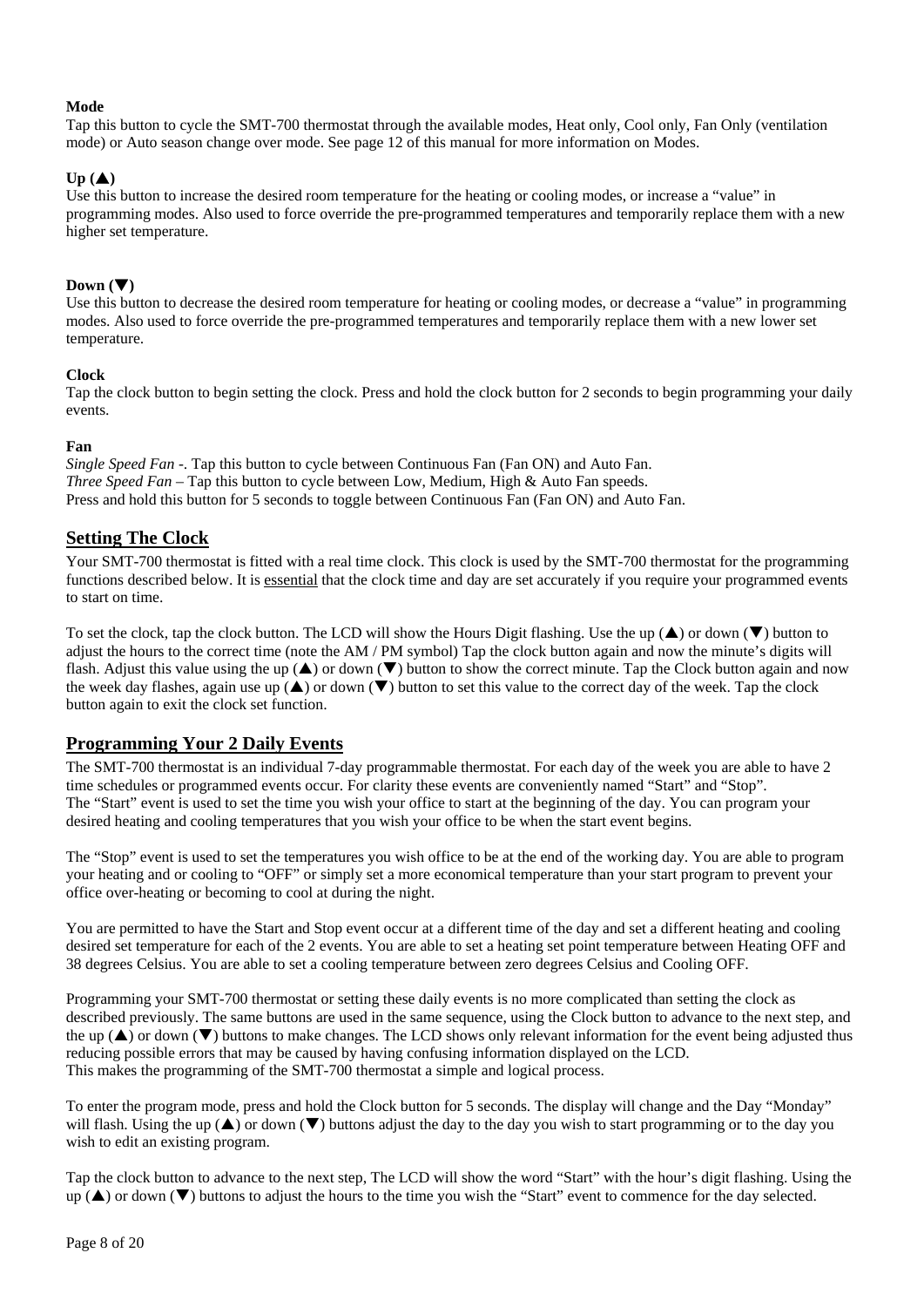Tap the Clock button again, now the minute's digits flashes. Using the up  $(\triangle)$  or down  $(\blacktriangledown)$  buttons set the minute to the time you wish the "Start" event to commence.

Tap the Clock button again. If the SMT-700 thermostat has been set by the installer to control the optional climate zoning AND if the option to program the zones has been set by the installer, you will now have the ability to set which zones you require to be ON during the "Start" event. Using the up  $(\triangle)$  or down  $(\triangledown)$  buttons set the zones you wish to be ON for the "Start" event.

# *If the installer has set to the Program Zone option "OFF" this step is skipped by the SMT-700 thermostat during the programming sequence.*

Tap the Clock button again, now the word "Heat" (if heating mode is enabled by the installer) and a temperature value is shown in the LCD, using the up  $(\triangle)$  or down  $(\blacktriangledown)$  buttons set the desired Heating temperature for the "Start" event. Tap the Clock button again, now the word "Cool" (if cooling mode is enabled by the installer) and a temperature value is shown in the LCD, using the up  $(\triangle)$  or down  $(\triangledown)$  buttons set the desired Cooling temperature for the "Start" event.

*NOTE: there must be a minimum of 1 deg C difference between heating and cooling set points. The heating temperature must be at least 1 deg C lower than the cooling set temperature. If you set the heating or cooling set point closer than this minimum value, the SMT-700 thermostat will automatically "push" the other set point away to maintain this minimum value.* 

Tap the Clock button again and the day previously selected will be shown along with the word "Stop". The Hour digit will flash indicating that this value can now be adjusted with the up  $(\triangle)$  or down  $(\overline{\blacktriangledown})$  buttons. Set the hour to the time you wish the "STOP" event to commence.

Continue to tap the Clock button to advance you through the "Stop" "Minute", then "Stop" Zone (if enabled) "Stop" Heating (if enabled) and "Stop" cooling (if enabled) temperatures.

Taping the Clock button again the LCD will show the word "COPY".

# You now have TWO options

Option 1 - Continue Programming as above.

Simply continue to tap the Clock Button as you have been to advance to the next day, "Tuesday" in this example "Start" & "Stop", then Wednesday, Thursday etc, following the same simple steps previously explained…. OR

Option 2 - Copy Program – To copy the values you have just set to other days of the week.

Rather than taping the Clock button now, tap the up  $(\triangle)$  or down  $(\triangledown)$  buttons to "TAG" each additional day you wish to copy the currently set days program to. When you have finished "Tagging" the days you desire then press the Clock button to initiate the copy process. The word "Copy" will flash briefly to confirm the copy process and your current days values will be copied to the days selected. Normal programming will resume at the next day to be programmed.

# $\bullet$  Tip.

*On days when the office will be unoccupied, it is a wise idea to set the "START" and "STOP" programs to occur at the same time of day, say 8:00am for example. This way if "FAN ON" mode has been selected the fan will not start on those days where the office is un-occupied.* 

# **After Hours Run Timer**

Note - if zoning has been used in your office, the after hours run timer function is automatically disabled.

An extremely useful feature of your SMT-700 thermostat is it's integrated after hours run timer function. This timer is useful when you find yourself working outside of the normal office hours. Tapping the On/Off button will initiate the after hours run timer function where the SMT-700 thermostat will then temporarily substitute that days "Stop" program temperatures with that days "Start" program temperatures but only for a timed two hour period. While this after hours run timer is operating the word "Timer" will flash on the LCD.

This function makes it extremely simple to return the office temperature to a comfortable working level without the fear of forgetting to turn the air conditioning system off at the end of your day.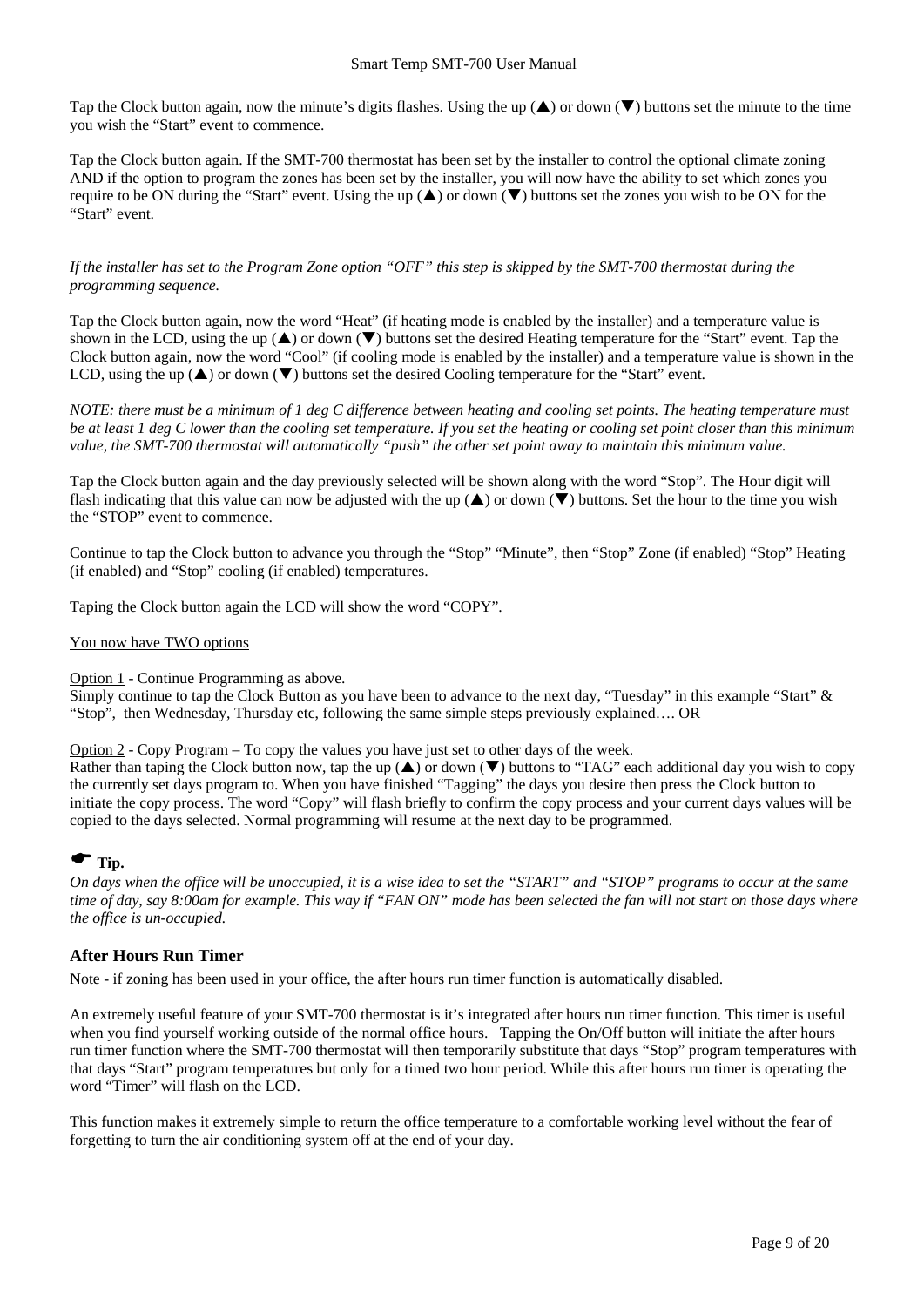# $\bullet$  Tip.

*To take advantage of the after hour timer function on days when the office is normally not open, program the "Start" program at 8:00am (for example) with your normal office occupied heating and cooling set temperatures and set the "Stop" program for the exact same time, 8:00 am in this example and the set temperatures to your normal "Stop" program values, Off for example. The SMT-700 will move straight to the "Stop" program and not run the air conditioning system but will have a valid "Start" temperature in memory ready for use by the afterhours run timer function.* 

For an office that is NOT open on a weekend an example of a Saturday and Sunday program is given below.

| Day            | Time              | Suggested Heat set point | Suggested Cool set point |
|----------------|-------------------|--------------------------|--------------------------|
| Saturday Start | $8:00 \text{ am}$ | Heat set $= 22c$         | Cool Set = $25c$         |
| Saturday Stop  | $8:00 \text{ am}$ | Heat $Set = OFF$         | $Cool$ Set = OFF         |
| Sunday Start   | $8:00 \text{ am}$ | Heat set $= 22c$         | Cool Set = $25c$         |
| Sunday Stop    | $8:00 \text{ am}$ | Heat $Set = OFF$         | $Cool Set = OFF$         |

# **Temporary Temperature Override**

To make your SMT-700 thermostat even more capable and flexible, it has been provided with a temporary program override function. This permits you to temporarily change your programmed event temperatures, just for today and only until the next programmed event starts.

Simply press and hold the up  $(\triangle)$  or down  $(\triangledown)$  buttons for 3 seconds. The SMT-700 thermostat display will change to show the word "SET", and the active set point for the current mode. (heating, cooling or auto modes) as you hold the up  $(\triangle)$  or  $down(\nabla)$  buttons the current set point will change.

If Auto mode is selected, after adjusting the Heat set point wait without touching a button for 3 seconds for the SMT-700 thermostat display to change to show "Cool" and "SET" and your current set cooling temperature. If desired change this value with the up  $(\triangle)$  or down  $(\blacktriangledown)$  buttons. Again wait for 3 seconds to exit the temporary overridden programmed mode. The LCD will now show "Override" and your new temporary setting will be in use until the next programmed event change occurs.

Should you need to cancel a temporary override, simply press and hold the up  $(\triangle)$  AND  $(\triangledown)$  buttons for a few seconds. The word "Override" will disappear from the LCD and your pre-programmed settings will be restored.

# **Programming the Zones (if enabled)**

Note - if zoning has been used in your office, the afterhours run timer function is disabled.

As briefly touched upon in the above description, your SMT-700 thermostat has the useful feature of being able to automatically change the Active Zones at pre set times (if enabled by the installer). For example, this feature permits the SMT-700 thermostat to automatically switch to the second zone ON when the Start event starts, or to automatically switch the unoccupied boardroom zone OFF during the day. This has the benefit of reducing energy costs while still maintaining a comfortable environment in the occupied areas of your office. Naturally, these settings can be overridden at any time by tapping the on/off button to manually select active zones as described on page 14 of this manual.

# **Manual Mode**



Quite often automatic time clock control of your air conditioning system is not required. In these instances your installer will have set your SMT-700 thermostat to manual mode.

Manual mode provides the easiest form of climate control for your home or office. Simply turn the SMT-700 thermostat on or off as required and set your desired temperatures. These set temperatures will then remain active until you decide to set a new value.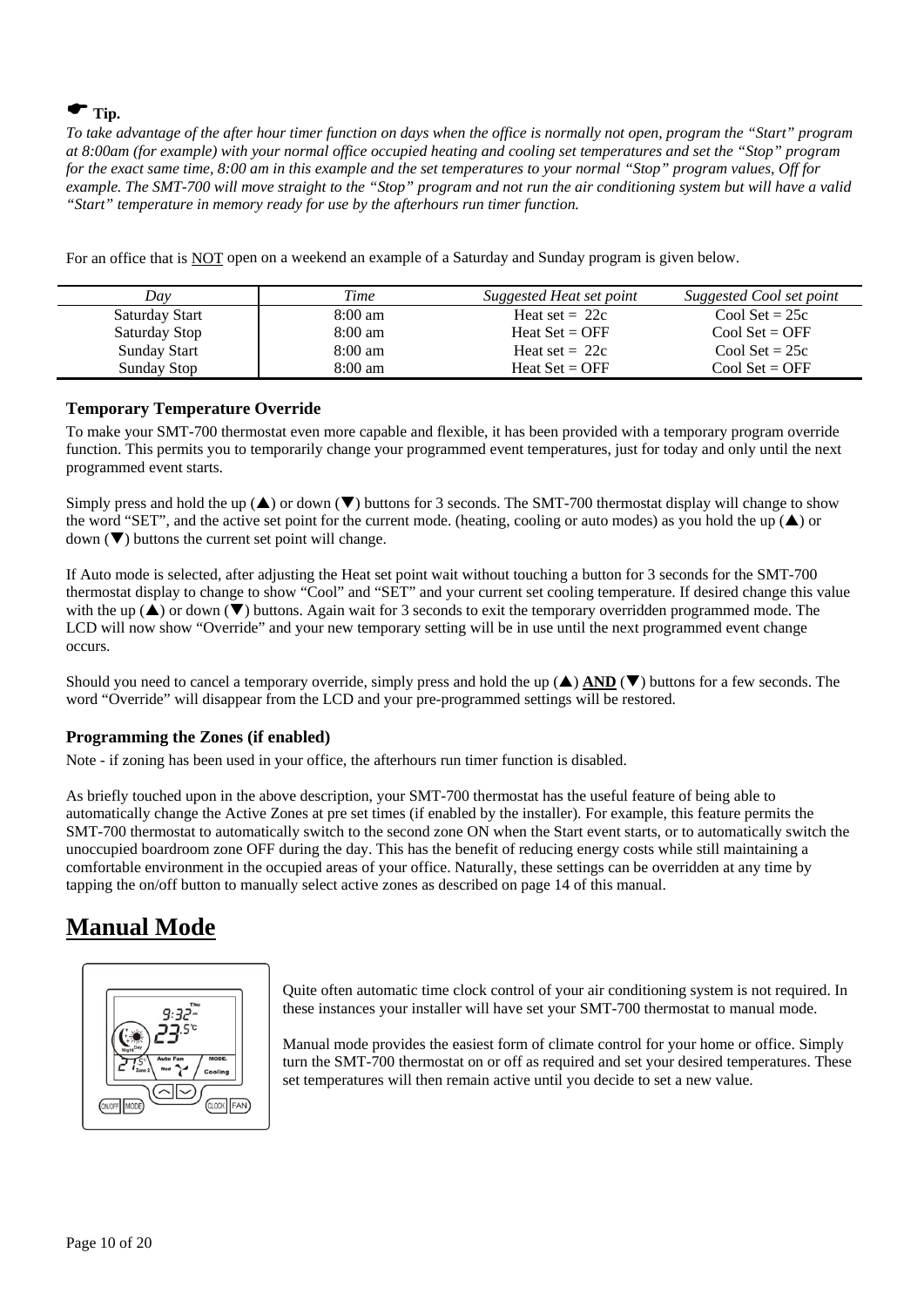# **The Buttons Explained**

# **On/Off (or Zone Select if function is installed)**

Quickly press the On/Off button to turn the SMT-700 thermostat On. To turn the SMT-700 thermostat OFF, **press & hold** this button for 2 seconds until the word "OFF" is displayed in the LCD. Tap the On/Off button to cycle between Zone 1 only, Zone 2 only then both zones if zoning is enabled.

# **Mode**

Tap this button to cycle the SMT-700 thermostat through the available modes, Heat only, Cool only, Fan Only (ventilation mode) or Auto season change over mode. See page 12 of this manual for more information on Modes.

# $Up(\triangle)$

Use this button to increase the desired room temperature for the heating or cooling modes, or increase a "value" in programming modes. Also used to force override the pre-programmed temperatures and temporarily replace them with a new higher set temperature.

# Down  $(\nabla)$

Use this button to decrease the desired room temperature for heating or cooling modes, or decrease a "value" in programming modes. Also used to force override the pre-programmed temperatures and temporarily replace them with a new lower set temperature.

# **Clock**

Tap the clock button to select day or night mode (if enabled). Press and hold the clock button for 2 seconds to set your SMT-700 clock.

# **Fan**

*Single Speed Fan -*. Tap this button to cycle between Continuous fan (Fan ON) and Auto Fan. *Three Speed Fan* – Tap this button to cycle between Low, Medium, High & Auto Fan speeds. Press and hold this button for 5 seconds to toggle between Continuous fan (Fan ON) and Auto Fan.

# **Setting The Clock – Manual Mode**

Your SMT-700 thermostat is fitted with a real time clock. This clock is simply provided to display the current day and time. It has NO functional control for the thermostat at all. To set the clock, Press & Hold the clock button for 5 seconds. The LCD will show the Hours Digit flashing. Use the up  $(\triangle)$  or down  $(\triangledown)$  button to adjust the hours to the correct time (note the AM / PM symbol) Tap the clock button and now the minutes digits will flash. Adjust this value using the up  $(\triangle)$  or down  $(\blacktriangledown)$ button to show the correct minute. Tap the Clock button again and now the weekday flashes, again use up  $(\blacktriangle)$  or down  $(\blacktriangledown)$ button to set this value to the correct day of the week. Tap the clock button again to exit the clock set function.

# **Day / Night Set points (if Active)**

The SMT-700 thermostat has either a single adjustable set temperature or a separate Day heating & cooling set temperature and Night heating & cooling set temperature. If active, switching between Day & Night Modes is easily achieved by taping the clock button. The Day heating and cooling set points are active when the "SUN" symbol is shown on the LCD. The Night heating and cooling set points are active when the "Stars & Moon" symbol is shown on the LCD

To adjust the heating and cooling set points first select the day or night mode (if active) by tapping the clock button. Press and hold the up  $(\blacktriangle)$  or down  $(\blacktriangledown)$  buttons for a few seconds, the LCD will change and show the word "SET" and the current mode (heating, cooling or auto) set temperature, press the up  $(\triangle)$  or down  $(\triangledown)$  to adjust this value to the desired set temperature. If Auto mode is selected once the heating set point is as desired wait a few seconds without touching a button and the thermostat display will change to show the word "SET" and your COOLING set point will be displayed. Again, using the up  $(\triangle)$  or down (T) button adjust your cooling set point to your desired value. After a few seconds the thermostat display will return to normal and your new set temperatures will take effect.

# **Timer Mode**

In some applications, the SMT-700 thermostat "Auto OFF" timer feature may have been activated by the installer. When this function has been activated the word(s) "TIMER" or "TIMER OFF" will appear in the LCD. When active, the SMT-700 thermostat will automatically turn off after an installed / owner set pre programmed duration of time.

This function is ideal for use in training or interview rooms for example, where the room is not often used and where you want to ensure the air conditioning system is not left running for extended periods when the room is unoccupied.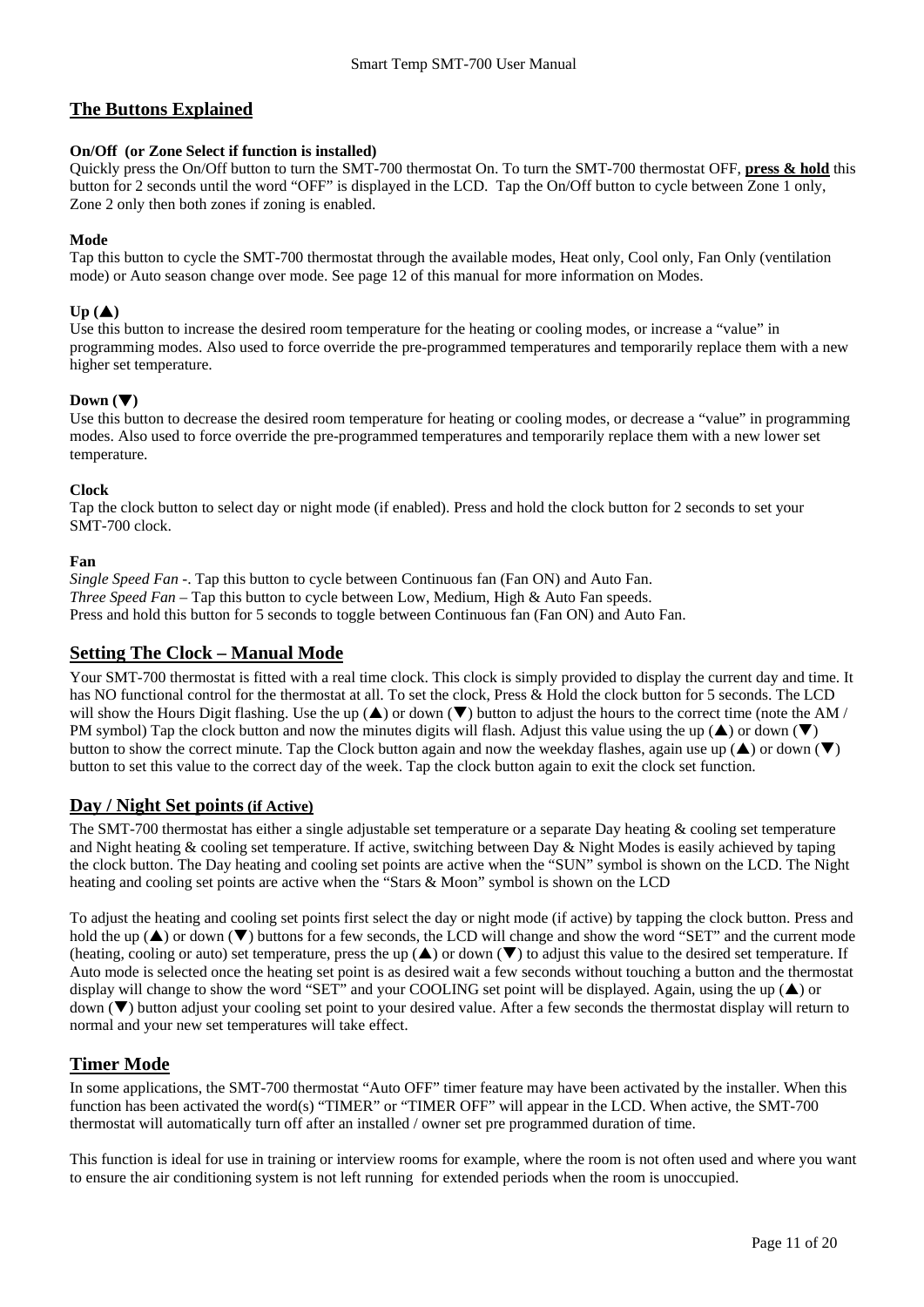To provide warning of the pending shutting down of the A/C system, one hour before the A/C system is about to turn off, the words "TIMER" will flash in the LCD to provide you with ample warning. Once the time period has expired the SMT-700 thermostat automatically turns the air conditioning system off.

If required pressing the On/Off button will reset the countdown timer and the heating or cooling will restart for the installer set period of time.

Should you wish you can turn the SMT-700 thermostat off at any time by pressing and holding the On/Off button for 2 seconds.

# **Common Functions**

# **Selecting Heating, Cooling and Auto Modes.**

Your SMT-700 thermostat is able to control the mode of your air conditioning system in a number of ways. Using the Mode button you are able to select your desired air condition mode. With each tap of the mode button the SMT-700 thermostat will cycle through Heating only mode, Cooling Only mode, Auto mode and Fan only (ventilation) modes. These modes are described in more detail below.

Please Note: To suit your air conditioning system type, either the Heating or Cooling function may have been disabled.

**Heat Only Mode** - The SMT-700 thermostat will turn on the Heating when the room temperature falls below the Heat set point temperature by 0.5 deg Celsius. In Heat only mode the SMT-700 thermostat will NOT bring on the Cooling regardless of the room temperature and the Cooling Set point temperature. In Heat only mode, only the word "Heat" will be displayed in the LCD. When your air conditioning system is heating, the word "Heat" in the LCD will change to the word "Heating". If the word "Heat" is flashing in the LCD the SMT-700 is performing a safety anti-cycle delay prior to restating the heating.

**Cool Only Mode** - The SMT-700 thermostat will turn on the Cooling when the room temperature rises above the Cool set point temperature by 0.5 deg Celsius. In Cool only mode the SMT-700 thermostat will NOT bring on the Heating regardless of the room temperature and Heating set point temperature. In Cool only mode, only the word "Cool" will be displayed in the LCD. When your air conditioning system is cooling, the word "Cool" in the LCD will change to the word "Cooling". If the word "Cool" is flashing in the LCD the SMT-700 is performing a safety anti-cycle delay prior to restating the Cooling.

**Auto-change Over Mode** - The SMT-700 thermostat will turn on the Heating if the room temperature falls below the Heat Set point temperature and the Cooling if the room temperature rises above the Cool Set point temperature by 0.5 deg Celsius. This is the recommended mode as it provides automatic control of the air conditioning system to maintain the desired room temperature. Auto changeover mode is indicated by both the words "Heat" & "Cool" in the LCD. If the word "Heat" or "Cool" is flashing in the LCD the SMT-700 is performing a safety anti-cycle delay prior to restating the air conditioning system.

**Fan Only**. If Fan only is selected the SMT-700 thermostat will turn on the system fan for continuous operation. The SMT-700 thermostat will not control the heating or cooling system regardless of the room temperature and the heating and cooling set point temperature(s). If Fan only is chosen the words "Heat" or "Cool" are NOT shown in the LCD. In Fan only mode the fan will operate 100% of the time. Fan only mode is typically used for ventilation purposes.

# **Fan Control Logic**

Fan management of an air conditioning system is vitally important to achieve maximum comfort and energy efficient operation. The fan of your air conditioning system is able to operate in two main modes, each mode is described below.

# **Auto Fan Mode**

If the user has selected Auto Fan mode with the "FAN" button the indoor fan will turn on when the heating or cooling turns on, and off again once the heating or cooling turns off. To prevent cool drafts occurring when the heating first starts, the fan may delay starting momentarily to permit your air conditioning to pre warm. To conserve energy your fan may continue to run monetarily after the heating or cooling has stopped to extract all the warm or cool air still remaining in the air condition system and bring that conditioned air into the building.

# **Fan On Mode**

By selecting "Fan On" or continuous fan mode the SMT-700 thermostat indoor fan will operate continuously between the "Start" or "Wake" programs and the "Stop" or "Sleep" programs and then turn on and off as required with heating and cooling outside of those programmed events if your SMT-700 is set as a Programmable thermostat.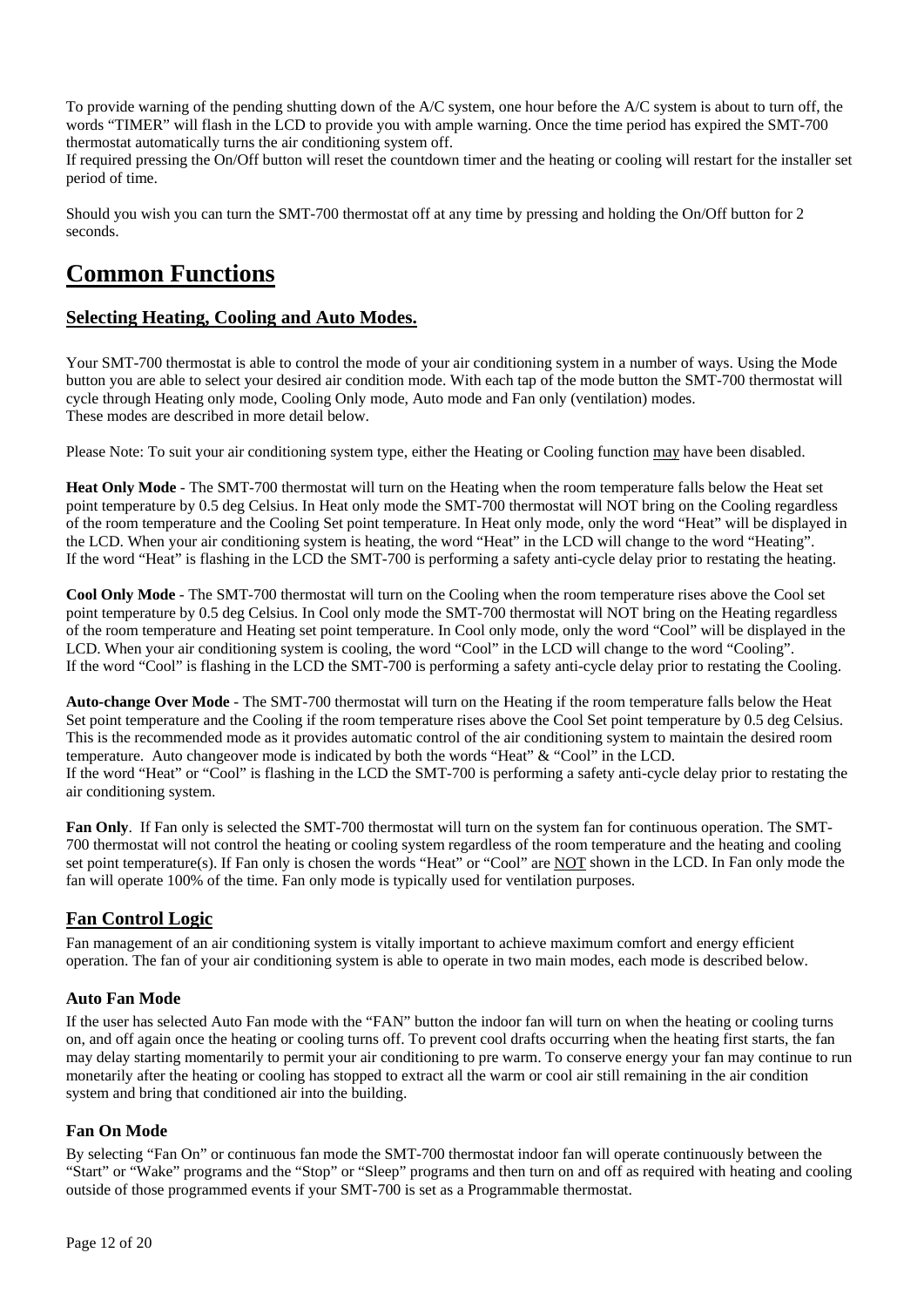#### Smart Temp SMT-700 User Manual

*Please Note – Your installer may have activated some of the many advanced indoor fan management capabilities of the SMT-700 thermostat that work in partnership with the Fan On Mode. This may result in the fan operating differently than described above. If you find this to be the case and un-desirable, please contact your authorised Smart Temp service agent for advice on altering the function.* 

# **Fan Speeds**

# **Single Fan Speed**



If your air conditioning system has one fan speed, your SMT-700 thermostat will display the fan information shown on the picture to the left. The words "High", "Med" or "Low" will be absent from the LCD.

Pressing the fan button with permit you to select either "Fan On mode" or "Auto Fan mode" as described above.

# **Three Fan Speed**



If your air conditioning system is fitted with 3 fan speeds your SMT-700 thermostat will display the fan speeds as shown on the picture to the left.

Pressing the fan button will step the fan speed selection through "Low", then "Med(ium)", then "High" and finally Auto fan speed, (indicated by all three fan speeds being shown on the LCD). If auto fan speed has been selected the SMT-700 thermostat will indicate the automatically selected fan speed by

flashing in appropriate word in the LCD.

Press and hold the Fan button for 3 seconds to toggle between Auto fan (where the fan turns on and off with heating and cooling) and Fan On, where the fan will run continuously most of the time (as set by the system installer).

If Auto Fan Speed has been selected, as indicated by all 3 fans speeds being shown on the LCD, your SMT-700 thermostat will automatically select the fan speed based on the difference between the room and set temperature.

*Please Note: If zoning is enabled. To protect the Air Conditioning ducting and other components the installer may have selected the high fan speed to be locked out if only one zone is on.* 

# **Advanced Functions**

# **Outdoor Air Temperature Display**

The SMT-700 thermostat can be fitted with an optional outdoor air temperature sensor to display the current outdoor air temperature on the LCD. The outdoor air temperature is displayed in the lower left of the LCD along with the words "Outside Air Temperature". If zoning is also enabled and the zone 2 sensor has been installed, the LCD will alternate between the Outside Air Temperature and Zone 2 temperature every 5 seconds.

# **Outside Air Economy Function (If Fitted)**

To further improve on the efficiency of your air conditioning system saving energy and money in running costs, your SMT-700 thermostat can use outside air for cooling if your air conditioning system has been designed and installed to take advantage of this advanced function. If cooling is required and the outside air is sufficiently cool enough your SMT-700 will draw in the cooler outside air into the building rather than use the warmer internal air. Again depending on the outside air temperature, your SMT-700 may or may not run the air conditioning system compressor.

If outside air is being used to assist in cooling, the word "Economy" will flash on the LCD.

*Note, this function cannot be used in conjunction with the Zone Control Function.*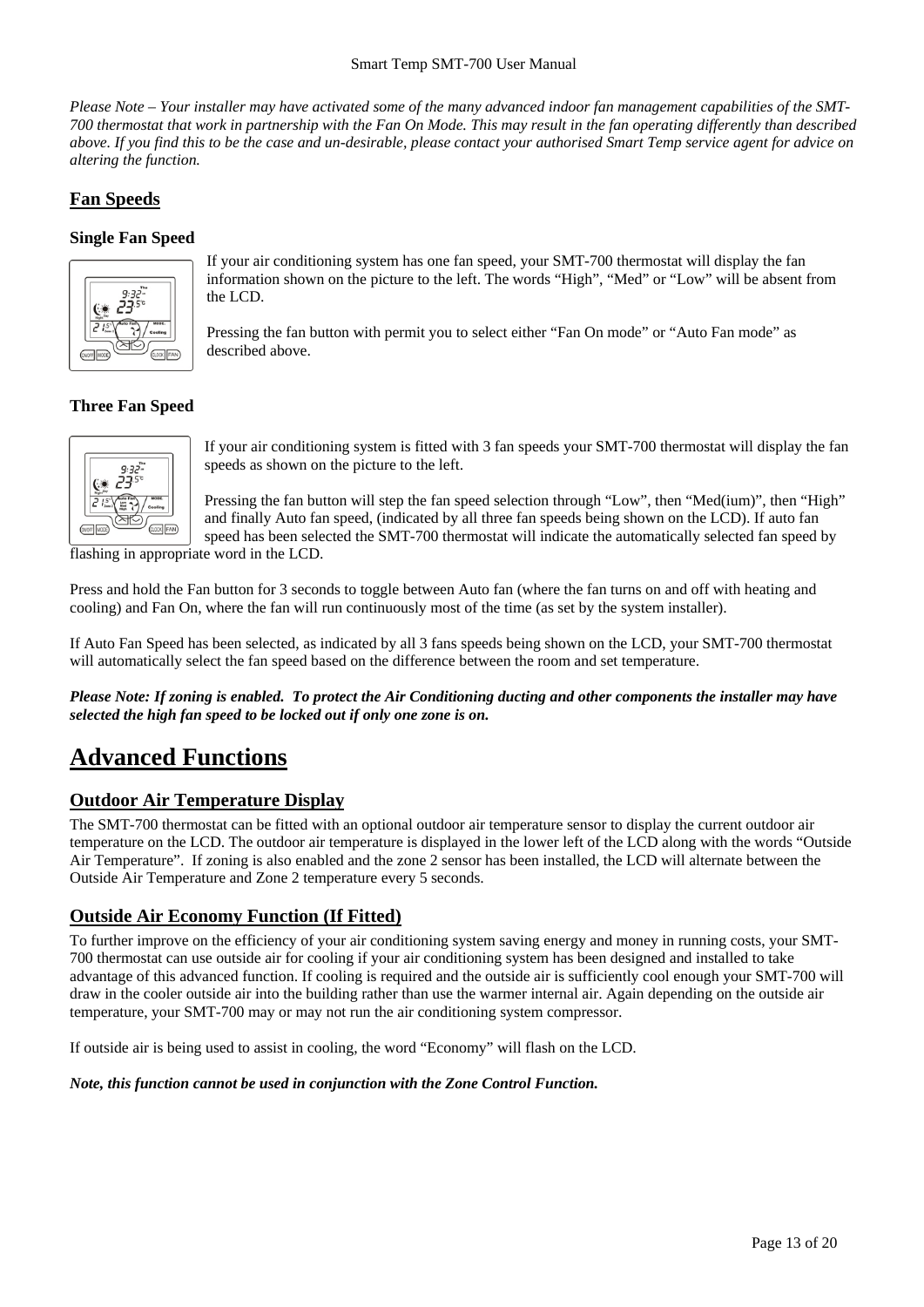# **Zone Control (if fitted)**



If zoning is enabled the word "Zone" and either "1", "2," or "1 2" (indicating both zones) will be shown. To select which zone(s) you wish to be controlled, simply tap the On/Off button to toggle between zone 1, Zone 2 or both zones

If the optional Zone 2 Temperature sensor has been installed the second zone temperature will also be shown in the LCD.

Some homes or offices require temperature control in two separate areas, a living and sleeping zone or upstairs and downstairs for example. If your SMT-700 thermostat shows the word "ZONE" then the Zoning function is active on your SMT-700 thermostat. You may also have information on the temperature in the second zone (if the optional second zone temperature sensor has been installed).

If you have the Zoning function active on your SMT-700 thermostat and the zone 2-temperature sensor is installed then your desired temperature will be exactly maintained in both zones of your home or office.

The SMT-700 thermostat will automatically open and close "dampers" (motorised valves that regulate the flow of air in the ducting that carry the warmed or cooled air from the Air Conditioning system to the various areas of the home or office) as well as controlling the Air Conditioning system to ensure the correct air temperature is directed to the appropriate area of the home or office.

This capability not only vastly improves the comfort in the home or office (especially in two story buildings or difficult to temperature regulate arrears), it dramatically reduces the energy costs by only operating Air Conditioning system in the arrears (or zones) that require it. This function eliminates the over heating or over cooling effects of some air-conditioning controllers.

# *Note, this function cannot be used in conjunction with the Outside Air Economy Function.*

# **Changing Active Zones.**

Simply tapping the On/Off button while the SMT-700 thermostat is switched on will cycle the SMT-700 thermostat between Zone 1 only operation, Zone 2 only operating then both Zones operating. When the zone is calling for warmed or cooled air it is directed to that particular zone in order to maintain that zone(s) desired temperature. If the optional zone 2 temperature sensor has been installed then the temperature is also measured in zone 2 (and controlled to the set point) as well as the zone 2 temperature being displayed on the LCD.

# **Please note.**

**The SMT-700 thermostat will maintain a minimum of one open zone at all times. To protect the air conditioning system and ducting you cannot turn both zones off at the same time.** 

# **Key Board Lock / Function Lock**

Many of the features or functions of the SMT-700 can be locked by the owner or installer to prevent un-authorised tampering. When any locked function is attempted to be accessed, your SMT-700 will flash the padlock symbol to inform you that the function is locked or a control limit has been reached.

# **Fan Speed Management**

As briefly touched upon previously in this manual, fan speed management is a critical component of effective air conditioning control. The fan is directly responsible for the air movement through your air conditioning system and home/office and has a significant impact on how efficiently your air conditioning system operates. If Auto Fan speed has been selected your SMT-700 will automatically select the most appropriate fan speed based on the difference between room and set temperature.

# **Optimised Start**

Optimised Start mode permits the SMT-700 thermostat to automatically calculate the most optimum time to start your air conditioning system so that your programmed set point temperature is reached AT the program start time.

Your A/C system will therefore turn on before the scheduled event so that the set temperature is achieved at the scheduled event time, not after it.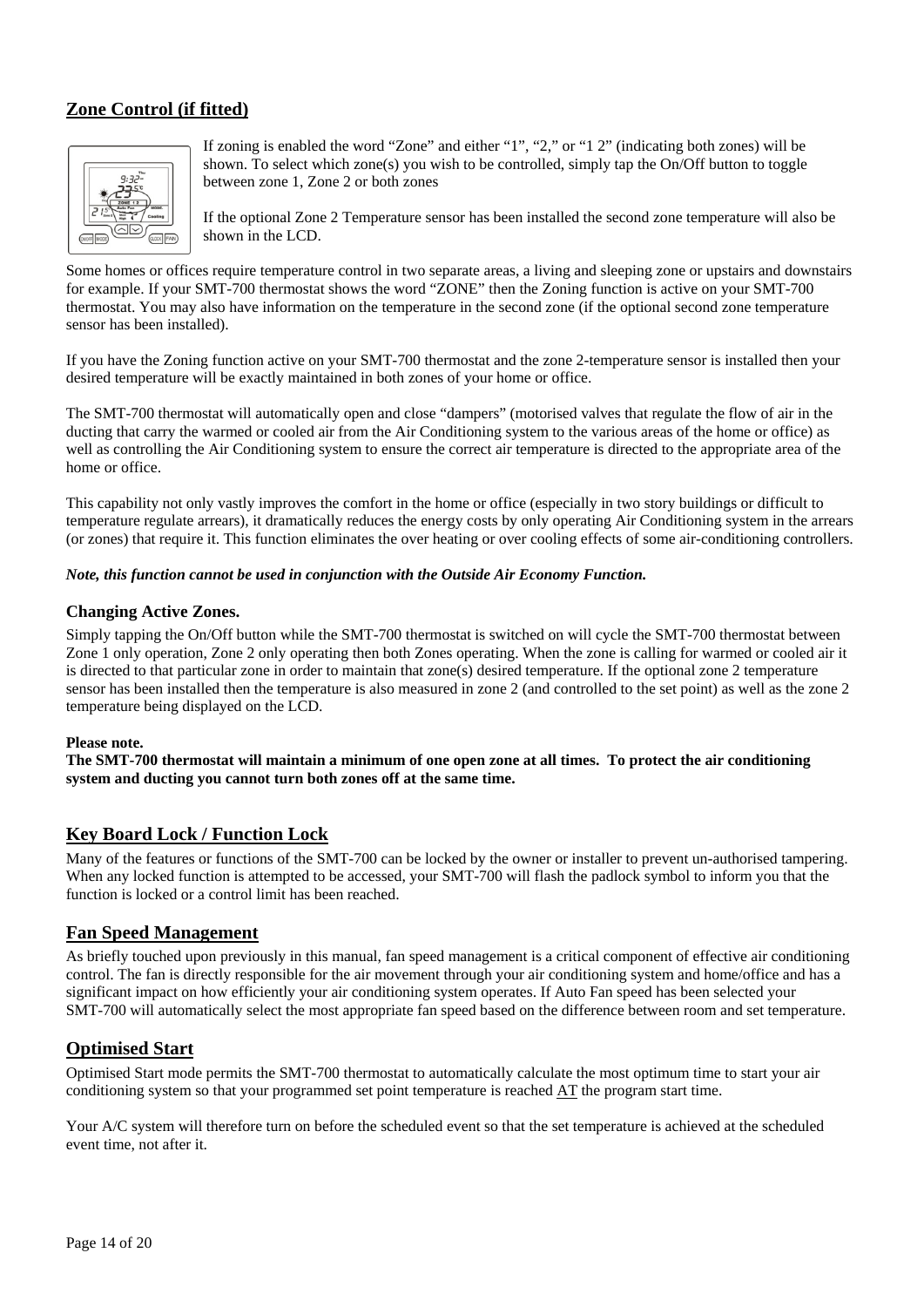# **Glossary**

# **The LCD Explained**



# **Program Event Indicator.**

If "Wake", "Leave", "Return" or "Sleep" are shown, your SMT-700 thermostat is set as a programmable thermostat. This mode of operation is perfect for those that live a structured lifestyle. This is fully automatic mode where the residence occupier can pre program the home temperatures for 24 hours per day, 7 days per week. This is explained on page 4 of this manual.

# **2 Program Event Indicator.**

Start / Stop or 2 event programming is typically used in commercial buildings where the Air conditioning is simply designed to turn on at a time (typically in the morning) maintain a single temperature all day then switch off at the end of the day (or maintain a more economical overnight temperature). The words highlighted on the LCD indicate this mode is set, and whether the Building A/C system is running. This function is described on page 7 of this manual.

# **Manual Mode Indicator.**

The Sun or Moon symbol (or the lack of any programming information such as "Start" & "Stop", or "Wake" "Leave" "Return" & "Sleep") indicate the SMT-700 thermostat is in "Manual Mode". This mode is perfect for those who have a less structured lifestyle. Your SMT-700 thermostat may be set to provide two separate set points, offering a Day temperature and a separate Night temperature to be set, and easily swapped between the two as needed. Alternatively, a single heating and cooling set point may be provided. In this case the day & night symbols will not be shown. This function is described in more detail on page 10 of this manual.

# **Clock.**

The clock displays the time. This time is used by the SMT-700 thermostat in program modes (2 or 4 events) to set the start/stop or program events. It is important that the clock is set correctly if the SMT-700 thermostat is used in a Programmable mode. The Clock is NOT used by the SMT-700 thermostat in manual mode – it simply displays the time. See programming on pages 5 & 8for details about setting the clock.

# **Day Indicator.**

As with the clock described above, the SMT-700 thermostat relies on having the correct day set for its programming functions to be accurate. If using the programming functions the current day should be set correctly. See programming on pages  $5 \& 8$ for details about setting the clock and day display.

# **Room / Set Temperature.**

This portion of the LCD displays the current room temperature. (Note this temperature may or may not be measured at the location of the SMT-700 wall controller). In programming mode the current SET (or desired) room temperature is displayed in this location. The temperature is display in either degree Celsius or degrees Fahrenheit as set by the installer.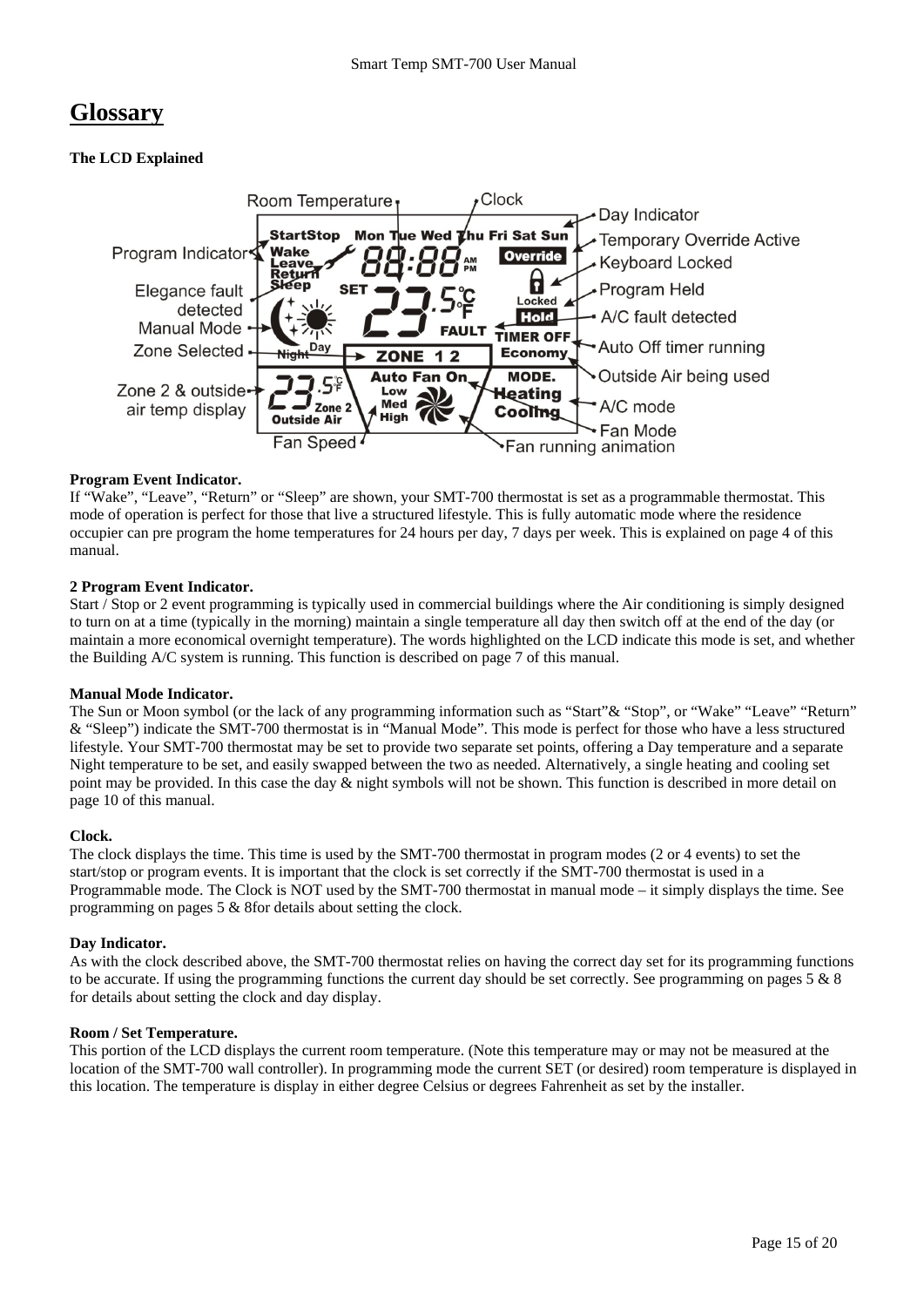# **Outdoor / Zone Temperature.**

This part of the display requires optional sensors to be installed to enable this function. Both the second control zone temperature and or outdoor temperature can be displayed. Information on zoning can be found on page 14, information on the outdoor temperature display can be found on page 13 of this manual.

#### **System Mode Indicator.**

This part of the LCD provides information on the Air Conditioning System control mode. The SMT-700 thermostat is capable of controlling heating only, cooling only or both heating and cooling systems together.

If heating only mode is selected the word "Heat" is displayed. If cooling only mode is selected the word "Cool" is displayed. Auto season changeover mode is indicated by the words " Heat & Cool".

If the SMT-700 thermostat requests the air conditioning to supply warmed air, the word "Heating" will be displayed. If the SMT-700 thermostat requests the air conditioning to supply cooled air, the word "Cooling" will be displayed.

If the Word "Heat" or "Cool" is slowly blinking the SMT-700 thermostat is waiting for an installer set safety delay time to expire before activating the function. This delay period is to protect the A/C system under the SMT-700 thermostat control.

#### **Fan Running Animation.**

A small animation of a fan revolving will be displayed whenever the air conditioning system fan is running. Note" all separate parts of the fan animation are shown in the picture on page 15. When the SMT-700 thermostat is running normally only the necessary parts of the LCD necessary to provide the fan running animation will be displayed.

# **Fan Speed Indicator.**

The SMT-700 thermostat can control up to three speeds of indoor fan if the installer has enabled this function. The manually selected fan speed is shown. Auto fan speed is shown by the three words "Low", "Med" & "High" in the LCD at one time. The automatically selected fan speed will flash.

# **Fan Mode Indicator.**

The SMT-700 thermostat can turn the indoor fan On & Off in a number of ways depending on whether the SMT-700 thermostat is used in commercial or residential buildings, or whether the SMT-700 thermostat is heating or cooling. This is displayed as "AUTO FAN" or "FAN ON" mode. Page 12 details these functions.

# **Keyboard Lock Indicator.**

When this symbol is shown parts of the keyboard are locked or the temperature control range is limited preventing changes to the thermostat settings. When a button is locked or a control range is limited the Padlock symbol will flash to warn you that the current function is prohibited. The SMT-700 thermostat has multiple levels of keyboard lock for both manual and programmable modes. See page 14 of the manual for more information on this function.

# **Active Zone Indicator.**

To aid in increasing comfort levels while reducing running costs, the SMT-700 thermostat employs industry-leading features. One of these features is the ability to "Zone" or split your heating and or cooling system into 2 separate temperature controlled areas, each can have their own temperature sensor (Optional Zone 2 sensor required). If zoning is enabled the Word "ZONE" and the numbers "1" and or "2" will be shown in the LCD. If the optional zone 2 temperature sensor has been installed the second zone temperature will also be displayed and temperature control for that zone is also provided. Further information on zoning can be found on page 14 of this manual.

# **Economy Mode Indictor.**

If the outside air temperature is suitable, the SMT-700 thermostat will use the cooler outside air (rather than the warmer inside air) to supplement the cooling capacity of your Air Conditioning system. If the outside air is very cool, then the SMT-700 thermostat may decide to stop the A/C system completely and only use this cooler outside air to cool the building. This reduces running costs while improving the indoor air quality. The SMT-700 thermostat will inform you that it is using outside air by showing the word "Economy" on the LCD. See page 13 for more detail on this function.

# **Auto Stop timer. (Manual Mode only) After Hours Run Timer (Commercial Mode Only)**

The word "Timer" will be displayed whenever a SMT-700 thermostat timer function is active. The SMT-700 thermostat has a number of inbuilt timer functions that use this part of the display depending on which mode or installer function has been set. Whenever the words "TIMER" or "TIMER OFF" is displayed the SMT-700 thermostat is performing a timing function relevant to your mode of operation. These functions are described in multiple places throughout this manual in sections relevant to the specific operational mode of this function.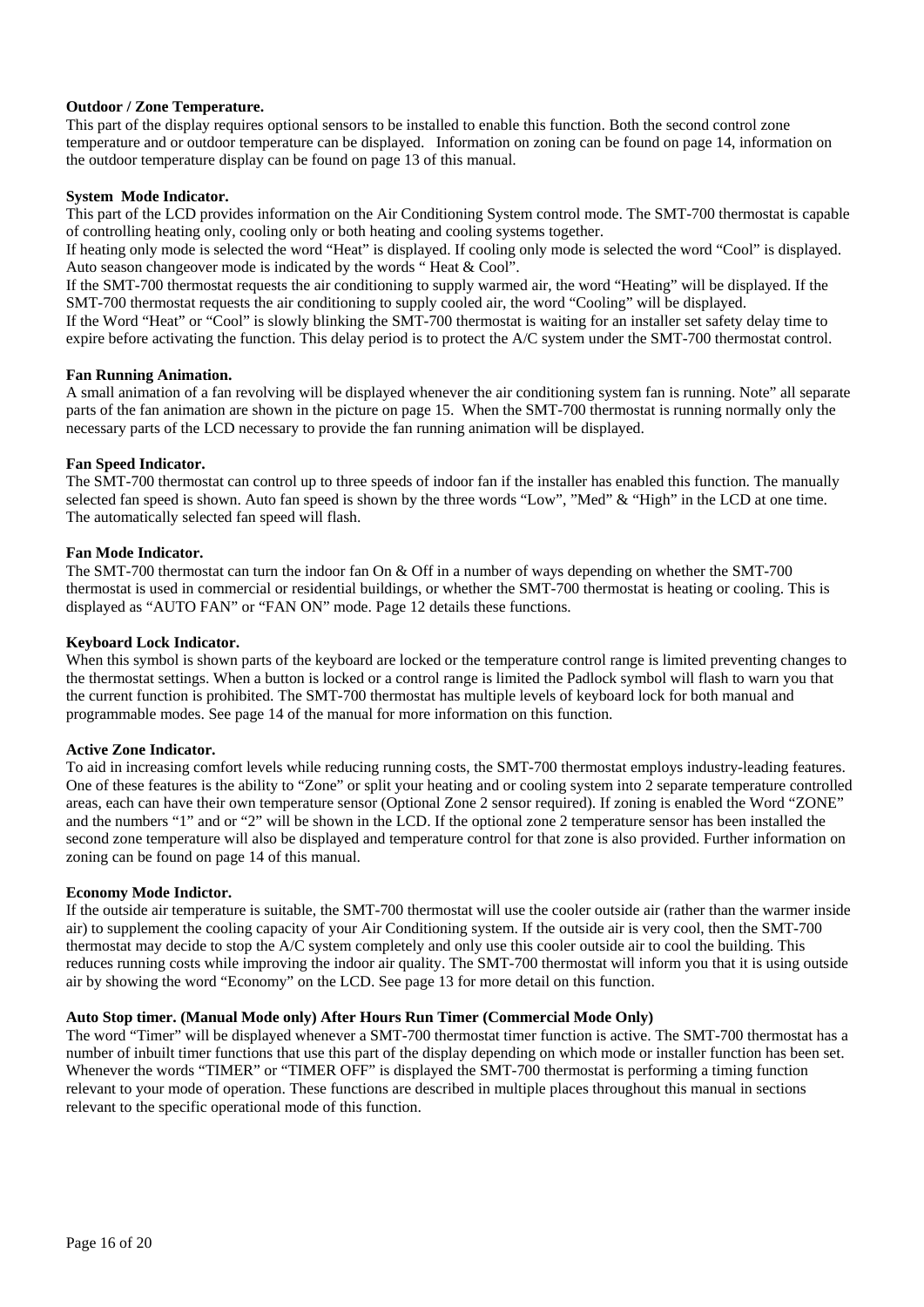#### **Current Program Overridden.**

The SMT-700 thermostat LCD will display this word when the SMT-700 thermostat pre set program has been temporarily overridden. See page 7 & 10 for more details of this function.

#### **A/C Fault Indicator.**

The SMT-700 thermostat is capable of monitoring the safety of your air conditioning system, or an external device critical to the safe and correct operation of your air conditioner. If a fault is detected all heating and cooling calls are suspended to further protect the air conditioning system and the indoor fan may be locked to LOW speed (Installer set function). The SMT-700 thermostat can be turned OFF if required by pressing and holding the On/Off button for 2 seconds. If this symbol frequently turns on and off regularly or is displayed permanently then you will need to contact your air conditioning installer to check your system and reset any faults that have been detected.

#### **SMT-700 Thermostat Fault Indicator.**

As well as monitoring the status of the air conditioning system, the SMT-700 thermostat also monitors its own health. The "Spanner" symbol will show on the LCD to inform you that an internal fault has been detected. When a fault is detected all heating and cooling calls are suspended to protect the system from harm and to prevent run away heating or cooling conditions occurring. The indoor fan is locked to LOW speed to maintain a minimum level of ventilation during this fault condition. Depending on the fault you may or may not be able to turn your SMT-700 thermostat OFF with the On/Off Button. If this symbol is displayed on and off regularly or is displayed permanently you will need to contact your Air Conditioning installer to check your system and reset any faults that may have developed.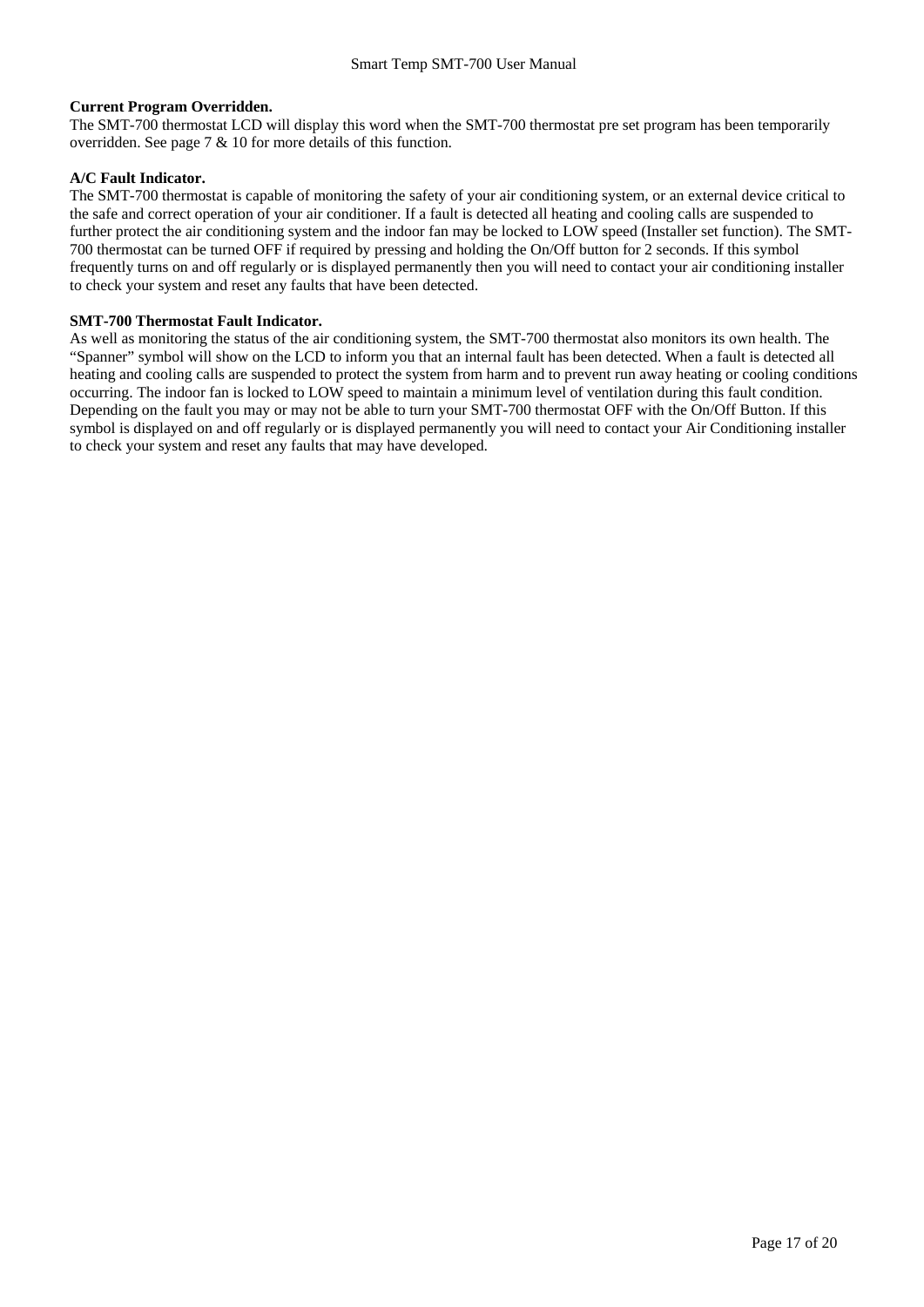# **Troubleshooting**

| <b>Symptom</b>                                                                                                             | <b>Suspected Fault</b>                                                                                                                                                                           | <b>Suggested remedy</b>                                                                                                                               |
|----------------------------------------------------------------------------------------------------------------------------|--------------------------------------------------------------------------------------------------------------------------------------------------------------------------------------------------|-------------------------------------------------------------------------------------------------------------------------------------------------------|
| Spanner symbol on in LCD                                                                                                   | Internal SMT-700 thermostat Fault detected.<br>Communication loss between main PCB and<br>wall controller should be strongly suspected.                                                          | Re-boot Elegance by turning the MAIN PCB<br>off (not the wall controller) $-$ if fault persists<br>Call Smart Temp service                            |
| Word "FAULT" shown on LCD                                                                                                  | A/C fault detected                                                                                                                                                                               | Call A/C system service                                                                                                                               |
| Temperature display seems inaccurate                                                                                       | Air from the wall cavity may be leaking into the<br>rear of the thermostat / sensor enclosure.                                                                                                   | Plug holes in wall with tape to prevent leaks                                                                                                         |
|                                                                                                                            | External heat or cool source such as lamps,<br>televisions or drafts from open doors affecting<br>the accuracy of sensor.                                                                        | Move lamps, vents or other sources of<br>abnormal temperature away from sensors                                                                       |
|                                                                                                                            | Sensor calibration may setting are incorrect                                                                                                                                                     | Call Smart Temp service for information on<br>calibrating the air temperature sensor                                                                  |
| Cannot enter heat or cool modes                                                                                            | SMT-700 thermostat set for Heating or Cooling<br>only modes                                                                                                                                      | Heating or cooling mode may not be<br>available on your air conditioning system.                                                                      |
| Fan sometimes stops and starts<br>intermittently while heating is running                                                  | This may not be a fault. You air conditioning<br>system may be running a de-ice maintenance<br>function. The indoor fan is turned off during<br>these events to prevent drafts being felt inside | If this occurs to often, an air conditioning<br>fault may have occurred.<br>Contact Smart Temp for information on this                                |
|                                                                                                                            | the building                                                                                                                                                                                     | event                                                                                                                                                 |
| Fan speed changes frequently                                                                                               | This may not be a fault                                                                                                                                                                          | Your SMT-700 is choosing the most energy<br>efficient fan speed for the current conditions.<br>Try selecting a speed manually with the fan<br>button. |
| Fan On mode keeps the fan running 24<br>hours a day when in program mode, or the<br>fan stops shortly after heating stops. | This is not a fault.                                                                                                                                                                             | Your SMT-700 advanced fan management<br>program has been customised by your<br>installer to operate this way.                                         |
| Wall controller has no display                                                                                             | Check air conditioning main fuse                                                                                                                                                                 | Reset home A/C fuse<br>Call Smart Temp service                                                                                                        |
|                                                                                                                            | Faulty Wiring, fuse or SMT-700                                                                                                                                                                   | Call Smart Temp service                                                                                                                               |
| Heating, Cooling or Air Conditioning<br>System seems to runs all night.                                                    | Heating and or cooling temperatures set for<br>typical day time or unachievable temperatures.                                                                                                    | Set a lower heat temperature and/or a higher<br>cooling temperature. Review manual on<br>setting temperatures                                         |
|                                                                                                                            | Fan set to Fan ON mode                                                                                                                                                                           | Change fan mode to Auto. See page 12                                                                                                                  |
| Heating or cooling system seems to start<br>before the scheduled start time                                                | Optimised Start function may be on.<br>This is an installer set function.<br>See optimised start on page 14 above                                                                                | Call Smart Temp service for information on<br>turning this function off if required.                                                                  |
| Some buttons do not appear to operate                                                                                      | Key board lock is on.<br>See page 14 for more information on this<br>function.                                                                                                                   | This is not a fault. Buttons or functions may<br>be locked to prevent unauthorised tampering                                                          |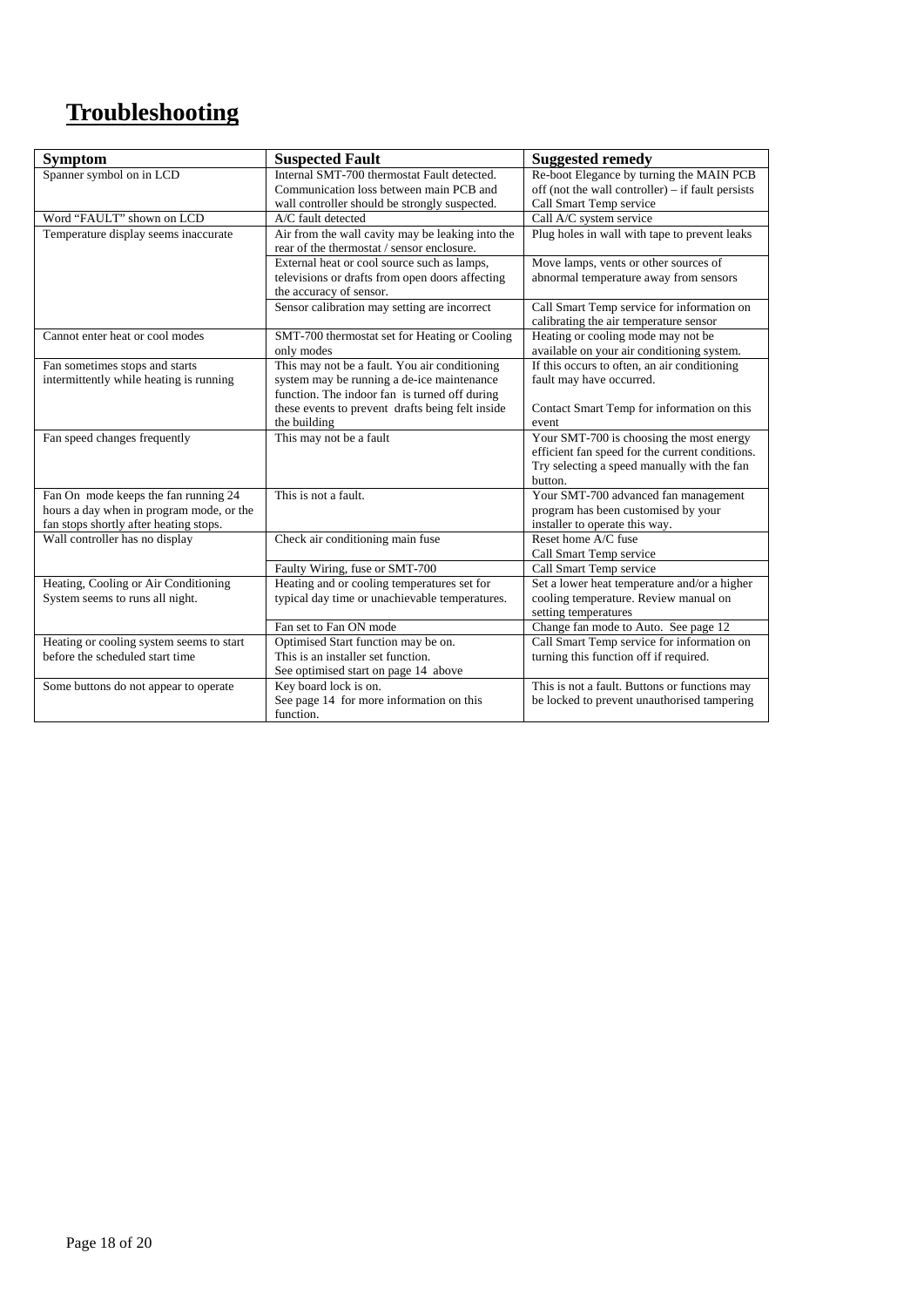#### Smart Temp SMT-700 User Manual

| Specifications |  |
|----------------|--|
|                |  |
|                |  |
|                |  |
|                |  |
|                |  |
|                |  |
|                |  |
|                |  |
|                |  |
|                |  |
|                |  |
|                |  |
|                |  |
|                |  |
|                |  |
|                |  |
|                |  |
|                |  |
|                |  |

# **Warranty Information**

This product is warranted to be free from manufacturing defects for 24months from the date of sale. Should a warranty claim be required contact Smart Temp Australia or place of purchase for a return authorisation number prior to returning any suspected faulty components.

Warranty is strictly return to base – cost of freight back to Smart Temp will be the responsibility of the sender. Smart Temp (or approved agent) will repair or replace the faulty item(s) at our discretion. Faults not warrantable will be charged a service fee.

# **Exclusions**

This warranty does not include incidental or consequential damage that may result from using this equipment. Nor does this warranty cover abuse, rain or moisture damage or using this equipment outside of the quoted specifications.

# **Contact details**

# **Smart Temp Head Office**

Unit 20 / 1488 Ferntree Gully Road Knoxfield 3180 Victoria Australia. Phone +61 3 9763 0094 Fax + 61 3 9763 0098

Email - info@smarttemp.com.au

Web - www.smarttemp.com.au